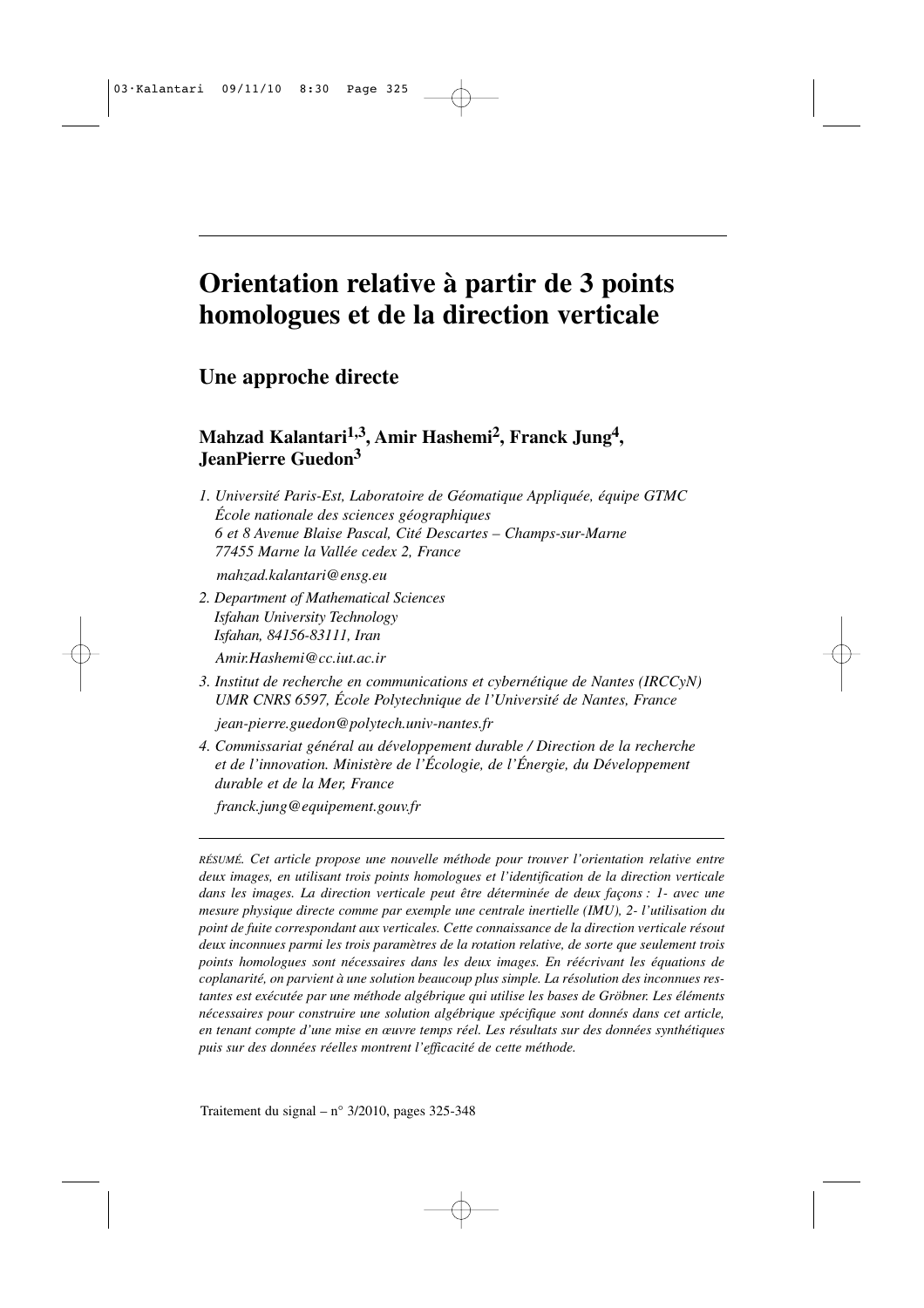*ABSTRACT. This paper proposes to use the knowledge of the vertical direction to estimate the relative orientation of images. The presented algorithm can use information about the vertical direction, either computed by image based techniques (information taken from the vertical vanishing point), or obtained by a direct physical measurement. This knowledge solves 2 unknowns among the 3 parameters of the relative rotation, so that only 3 homologous points are requested to position a couple of images. The coplanarity constraint equations are re-written to lead to a simpler version. The remaining unknowns resolution is performed by an algebraic method using Gröbner bases. The elements necessary to build a specific algebraic solver are given in this paper, allowing for a real-time implementation. The results on real and synthetic data show the efficiency of this method.*

*MOTS-CLÉS : orientation relative, direction verticale, bases de Gröbner. KEYWORDS: relative orientation, vertical direction, Gröbner basis.*

DOI:10.3166/TS.27.325-348 © 2010 Lavoisier, Paris

#### **Extended abstract**

This paper presents an efficient solution to solve the relative orientation problem in calibration setting. In such a situation, the intrinsic parameters of the camera, e.g. the focal length, the camera distortion are assumed to be a priori known. In this case, the relative orientation linking two views is modelled by 5 unknowns: the rotation matrix (3 unknowns) and the translation (2 unknowns up to a scale). Its resolution using only five points, in a direct and fast way, has been considered as a major research subject since the eighties up to now. Here we use the knowledge of the vertical direction to solve the relative orientation problem for the two following reasons:

– The use of MEMS-IMU in electronic personal devices such as smart phones and digital cameras is continuously increasing, and the prices of IMUs is correspondingly decreasing. The camera-IMU sensors fusion is not the topics of this paper, as many authors have shown the advantage of coupling them. In MEMS-IMU the accuracy of heading (rotation around the vertical axis Z) is worse than for pitch (rotation around X axis) and roll (rotation around Y axis), due to the strength of the gravity field, which has no effect on a rotation around the vertical axis. Thus the new method presented in this paper takes a considerable benefit from a combination of data from MEMS-IMU and from use of 3 homologous points, which strengthen the very weakness of IMU data.

– Today very efficient algorithms based on image analysis are available, that allow to calculate the vertical direction with a high accuracy. If we have a calibrated image we can also determine the vertical direction using automatic vanishing points extraction. A lot of algorithms on such topics exist in the literature. These algorithms are very useful in urban and man-made environments.

The use of the vertical direction so as to reduce the disparity between two frames, to simplify 3D vision, has already been considered. But most papers consider a fixed stereoscopic baseline, and here we are supposed to have no information on it. Furthermore, most papers try to solve the problem using iterative methods or non minimal settings (e.g. more than three points).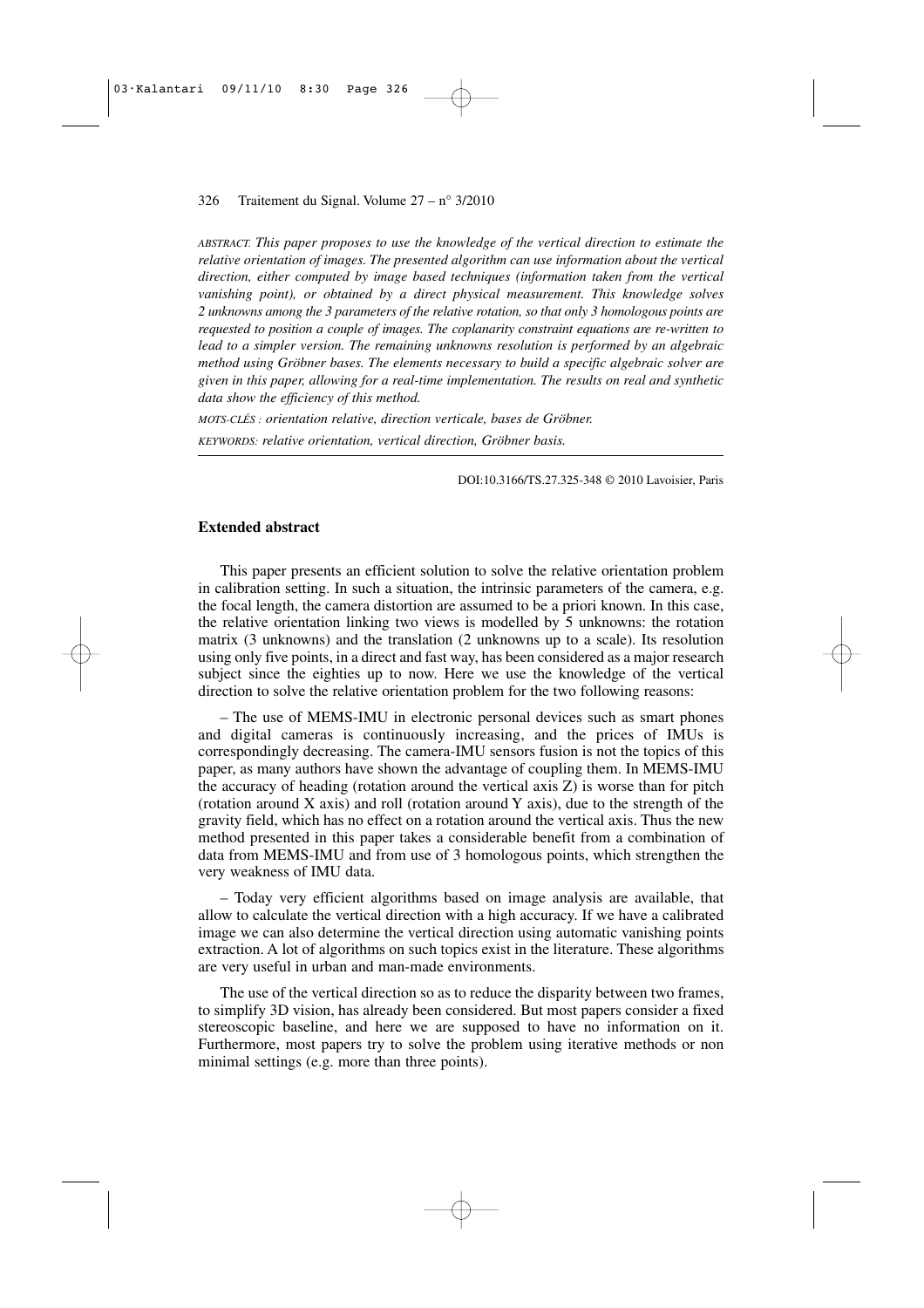The main contribution of this paper is to provide an efficient algorithm to estimate the relative orientation using the vertical direction as external information in the minimal case, using 3 points. Once the vertical direction is defined, we inject this information in relative orientation, based on the so-called coplanarity equation. The knowledge of the vertical direction removes 2 degrees of freedom to the problem of the relative orientation. Therefore it will be enough to have only 3 homologous couples of points to solve for the 3 other unknowns: two parameters of the baseline, as it is up to a scale, and the angle of rotation around the vertical axis. These coplanarity constants can be written as a system of polynomial equations. Hence, we solve these equations using the Gröbner bases in a direct way.

The possibility to build a solution with only 3 points is an obvious advantage in terms of computation time, in particular when sorting the undesirable solutions by classic robust estimators such as Ransac (RANdom SAmple Consensus). Here we show that the new 3-point method provides better accuracy and robustness to noise on relative orientation estimation.

For the resolution of the relative orientation equation, we use Gröbner bases technique. Most of mathematical softwares allow to compute Gröbner bases. But, in the framework of our research work, we are looking for operational applications, running as fast as possible. Thus, we need to design a special algorithm for computing a Gröbner basis of our system, more efficient than classical existing ones. The commonly-used algorithms to compute the Gröbner bases are based on Buchberger's algorithm, which are inefficient in most cases. The Gröbner basis method for solving systems of polynomial equations (based on matrices) was recently used to solve many minimal problems in computer vision. This method was first used for such systems by Stewenius. Later many other new minimal problems were solved using similar methods. Kukelova et al. in have observed that the action matrix can be constructed without computing a complete Gröbner basis. Recently they have presented the automatic generator of such Gröbner bases solvers for minimal problems in computer vision.

Our approach is based on constructing the Macaulay matrix, and is followed by a Gaussian elimination procedure. This approach was first used for solving polynomial system by Macaulay when he generalized Sylvester's matrix to multivariate polynomials. The idea is to build a matrix whose lines contain the multiples of the polynomials in the original system, the columns representing a basis of monômials up to a given degree. It was observed by Lazard that for a high enough degree, ordering the columns according to a monômial ordering and performing a row reduction without column pivoting on the matrix gives directly a Gröbner basis for the input system. It seems that this solver was not previously used in computer vision community. Moreover, our experiments show that our proposed solver is correct, numerically stable, robust and reasonably fast.

Our approach consists in finding the matrix representation of the useful multiples of the input polynomials. Moreover, this construction does not depend on the value of input points. Therefore, for any given value of input points, we can calculate directly this matrix, and then the Gröbner basis of the corresponding ideal is obtained via only a single Gaussian elimination (this matrix for our problem is of size  $15 \times$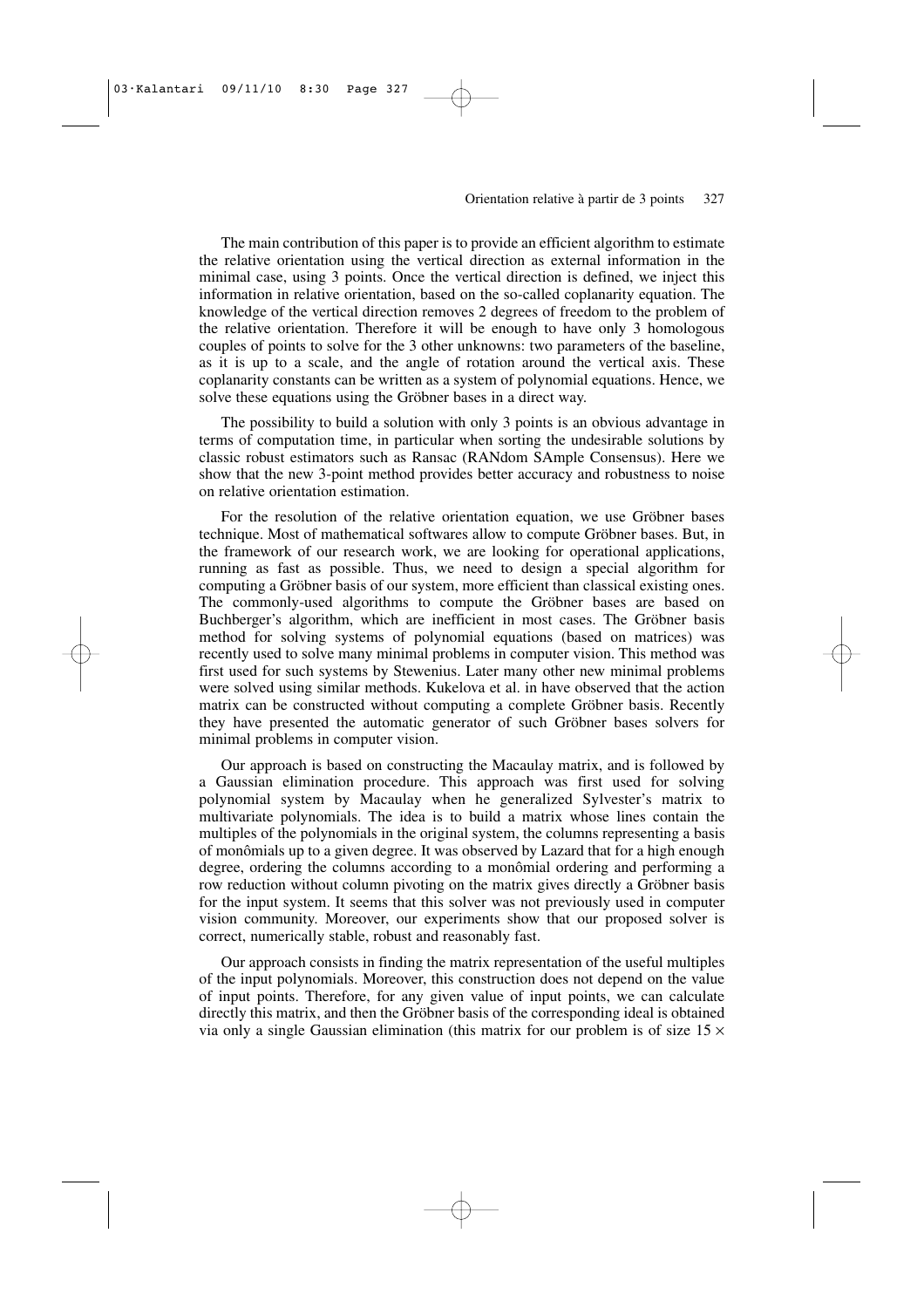21). Once we have the Gröbner basis, we can compute the solutions. However, the advantage of our method is that it avoids any useless further computation.

Another efficient way for solving a polynomial system, by means of its matrix, is resultants. In general, a resultant is a single polynomial derived from a system of polynomial equations that encapsulates the solution of the system. The polynomial system that we concentrate on is a system such that the variables can be partitioned into two groups, so that every polynomial is homogeneous in each group. Such a system is called multihomogeneous, and its resultant is called multihomogeneous resultant. In this paper, we apply the method of Z. Emiris and A. Mantzaflais to compute the multihomogeneous resultant of our system. So, we have compared the efficiency of Gröbner bases and resultants techniques.

First, we present the geometric framework of our system. Then we rewrite the coplanarity constraint using the vertical direction knowledge, and the resolution of a polynomial system with the help of Gröbner bases and resultant. At the end, we present he assessment of the algorithm in noisy conditions, and the 3-points algorithm is compared to the well known 5-points algorithm, and finally a comparison with real image database is performed.

## **1. Introduction**

La présente étude propose une solution effective au problème de l'orientation relative dans le cadre de systèmes étalonnés. Dans une telle situation, les paramètres intrinsèques de l'appareil-photo, par exemple la distance focale et sa distorsion, sont supposés connus *a priori*. Dans ce cas l'orientation relative qui lie deux vues est modélisée par 5 inconnues : la matrice de rotation (3 inconnues) et la translation (2 inconnues avec un facteur d'échelle indéterminé). Dans cet article nous utilisons la connaissance de la direction verticale pour résoudre le problème de l'orientation relative pour deux raisons :

1. L'usage de plus en plus fréquent de dispositifs mixtes micro-mécaniques et inertiels (MEMS-IMU) dans appareils personnels électroniques tels que téléphones intelligents, appareils-photo numériques et centrales inertielles de faible prix. La fusion des capteurs (camera-IMU) n'est pas le but de cet article, puisque beaucoup d'auteurs ont déjà montré l'intérêt de les associer (Lobo *et al.*, 2003). Dans les MEMS-IMU la précision en cap (rotation autour de l'axe vertical Z) est moins bonne que le tangage (rotation autour de l'axe X) et le roulis (rotation autour de l'axe Y), lié au fait que le champ de la gravité n'a aucun effet sur une rotation autour de l'axe vertical. La nouvelle méthode, présentée ici, tire tout son intérêt d'une combinaison de données inertielles et de l'usage de 3 couples de points homologues qui confortent précisément le point faible de données inertielles.

2. Aujourd'hui des algorithmes performants basés sur l'analyse d'image sont disponibles, et ils permettent de calculer la direction verticale avec une grande précision. Si nous ne disposons que d'un ensemble d'images calibrées, sans autres mesures externes, nous pouvons déterminer aussi la direction verticale par extraction automatique des points de fuite dans ces images.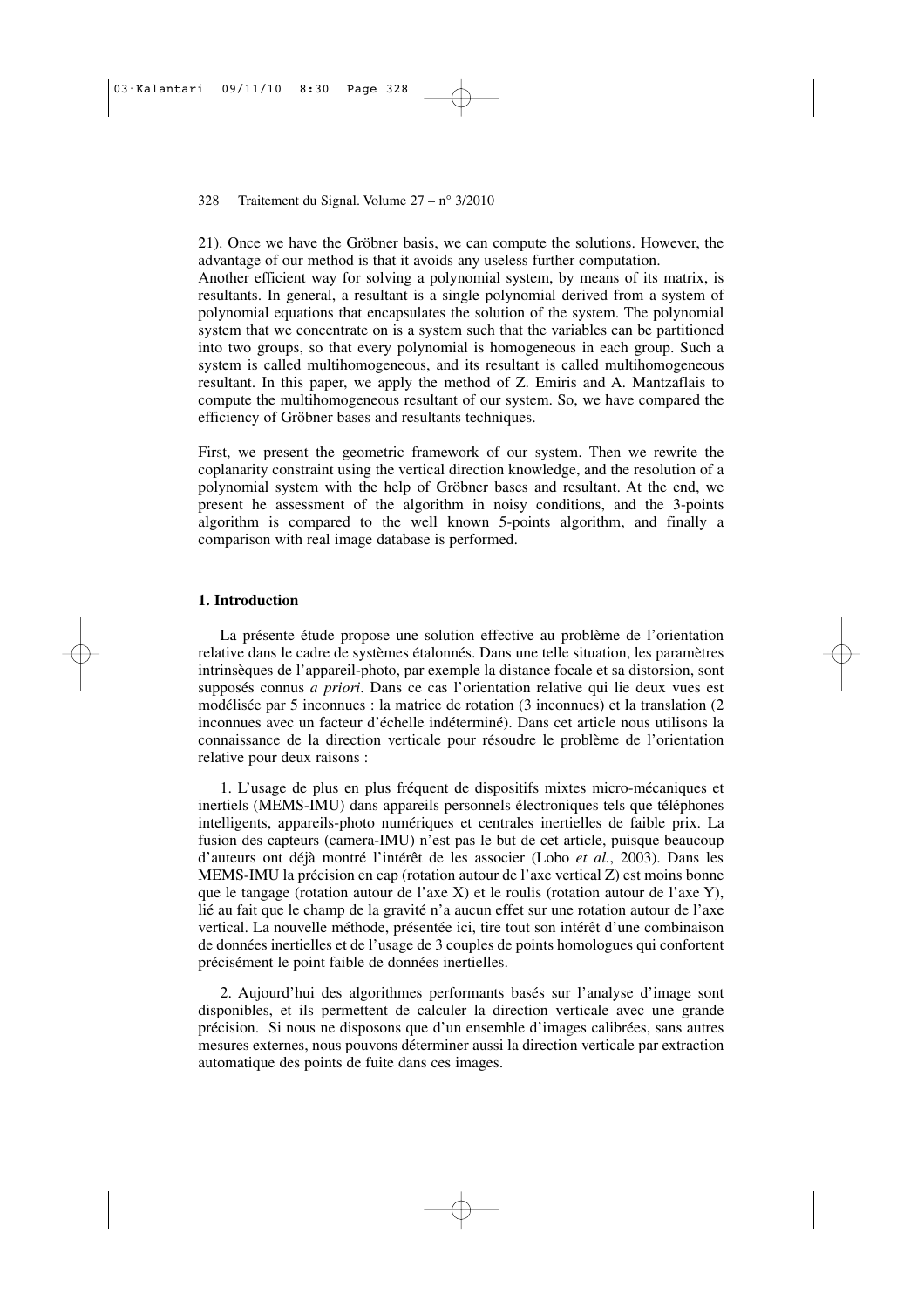# **2. État de l'art**

Le calcul des paramètres extrinsèques (orientation et position) de la caméra à partir de plusieurs vues à l'aide de points homologues est la base de beaucoup d'applications, aussi bien du domaine de la photogrammétrie, que de celui de la vision par ordinateur. Quand il s'agit de définir les paramètres extrinsèques d'un couple d'images, on parle en général d'orientation relative car la position et l'orientation de la deuxième image sont calculées par rapport à la première image. L'orientation relative est connue depuis un siècle environ par la communauté des photogrammètres.

L'inconvénient majeur de l'approche photogrammétrique, qui est basée sur la condition de colinéarité, est dû à la non-linéarité du problème, et qui dit problème non linéaire dit nécessité de disposer de valeurs approchées autour desquelles on opère une linéarisation de la fonction analytique que l'on cherche à minimiser. Dans le cas de la photogrammétrie aérienne (Wolf *et al.*, 2000), (Kasser *et al.*, 2001), les valeurs initiales sont très simples à estimer en raison de la régularité d'échantillonnage spatial et des axes quasi verticaux des clichés. En plus, l'avion ne subit que de faibles variations de rotation, et un ensemble de points d'appui peut toujours être obtenu.

Pour les applications terrestres la détermination de ces valeurs initiales devient plus hasardeuse, c'est pour cela que la communauté de vision par ordinateur depuis plusieurs années s'est intéressée au calcul des paramètres extrinsèques de la caméra à l'aide d'équations linéaires. Le modèle employé est alors basé sur la condition de coplanarité. Longuet-Higgins publia la première fois en 1981 la notion de matrice essentielle (E) (Longuet Higgins, 1981).

En utilisant la matrice essentielle (E) la condition de coplanarité devient linéaire. Résoudre l'orientation relative revient donc à estimer les 9 éléments de la matrice essentielle. En fait 8 points suffisent pour résoudre le système, car l'estimation se fait à une échelle près. La matrice essentielle suppose que la calibration de la caméra est disponible. Cette résolution, bien qu'efficace en termes de calcul, ajoute 3 degrés de liberté à l'orientation relative. Un autre inconvénient majeur est qu'elle ne peut fonctionner que si tous les points homologues sont coplanaires dans l'espace objet, ce qui peut très bien arriver par exemple sur des façades. Il y a donc eu beaucoup d'efforts au sein de la communauté de vision par ordinateur pour réduire le degré de liberté de la matrice essentielle et diminuer au strict minimum le nombre de points homologues requis, d'ailleurs les différentes méthodes de résolution de la matrice essentielle ont pour nom ce nombre de points homologues minimum. On peut ainsi citer les méthodes des 8 points (Longuet Higgins, 1981), (Hartley *et al.*, 2004), (Ma *et al.*, 2003), 7 points (Sturm, 1869), 6 points (Philip, 1996) et plus récemment 5 points.

Il a été pour la première fois démontré par Kruppa (1913) que la résolution directe de l'orientation relative à partir de 5 points contenait en général 11 solutions au plus. La méthode décrite par celui-ci consistait à trouver toutes les intersections de deux courbes de degré 6. Malheureusement, en son temps, sa méthode n'a pu donner lieu à une implémentation numérique. Plus récemment dans (Demazure, 1988), (Faugeras *et al.*, 1990), (Faugeras *et al.*, 1993), (Maybank, 1992), (Heyden *et al.*, March 1999) il a été démontré que le nombre de solutions est en général égal à 10, incluant les solutions complexes. Triggs (Triggs, 2000) a donné une version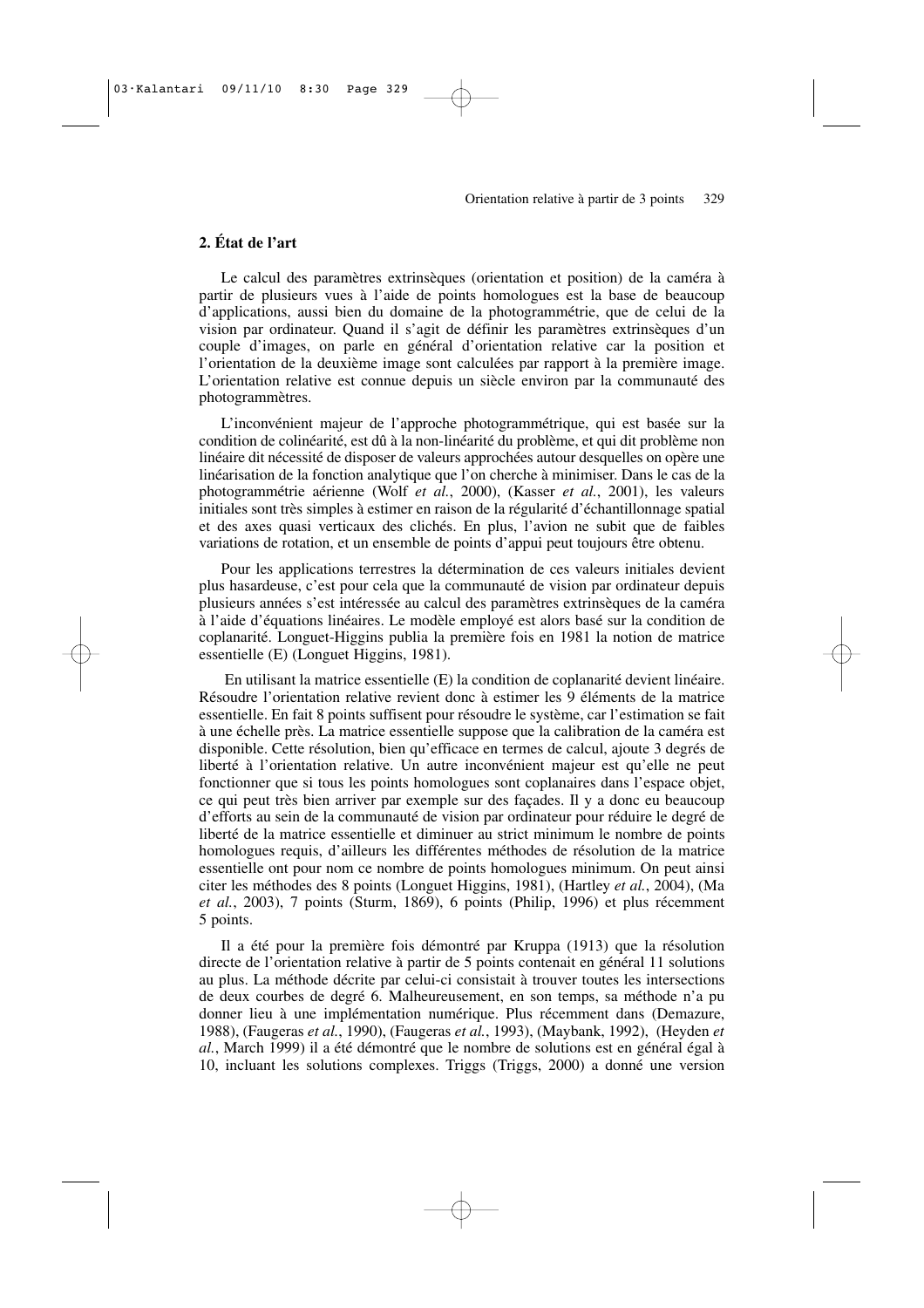détaillée pour une implémentation numérique. Philip (Philip, 1996) a présenté en 1996 une solution utilisant un polynôme de degré 13, et donné par ailleurs une méthode numérique pour résoudre son système. Les racines de son polynôme fournissent directement l'orientation relative. L'idée de Philip a été reprise en 2004 par Nistér (2004) qui a raffiné cet algorithme. Depuis, nombre de publications ont visé des améliorations à la méthode de Nister, notamment Stewenius (Stewenius *et al.*, 2006) qui a donné une résolution polynomiale à l'aide des bases de Gröbner. D'autres articles ont proposé quelques modifications de la méthode de Nister en vue d'une amélioration numérique, ou bien d'une simplification d'implémentation (Li *et al.*, 2006), (Segvic *et al.*, 2007), (Batra *et al.*, 2007), (Kukelova *et al.*, 2008). Comme on le constate aisément, la plupart des efforts lors de ces dernières années ont porté sur la diminution du nombre de points homologues pour arriver au minimum absolu c'est-à-dire 5. Dans cet article nous proposons d'employer l'identification de la direction verticale dans l'image, soit à partir de capteurs externes soit à partir du point de fuite des verticales. Dans ce cas 3 points homologues suffisent pour résoudre le problème de l'orientation relative.

L'utilisation de la direction verticale pour réduire la disparité entre deux systèmes, et pour simplifier la vision en 3D, a été déjà publiée dans (Vieville *et al.*, 1995). Mais la plupart utilisent une ligne de base stéréoscopique fixe, et ici nous considérons que nous n'avons pas de connaissance de celle-ci. En outre, la plupart des publications (Vieville *et al.*, 1995 essayent de résoudre le problème par des méthodes itératives ou non minimales (par exemple plus de trois points).

## **3. Notre approche du problème de l'orientation relative**

La connaissance de la direction verticale enlève 2 degrés de liberté au problème de l'orientation relative. Par conséquent seuls 3 couples de points homologues suffisent pour résoudre les 3 autres inconnues, ce qui simplifie considérablement les



*Figure 1. Vue d'ensemble de l'algorithme présenté dans cet article*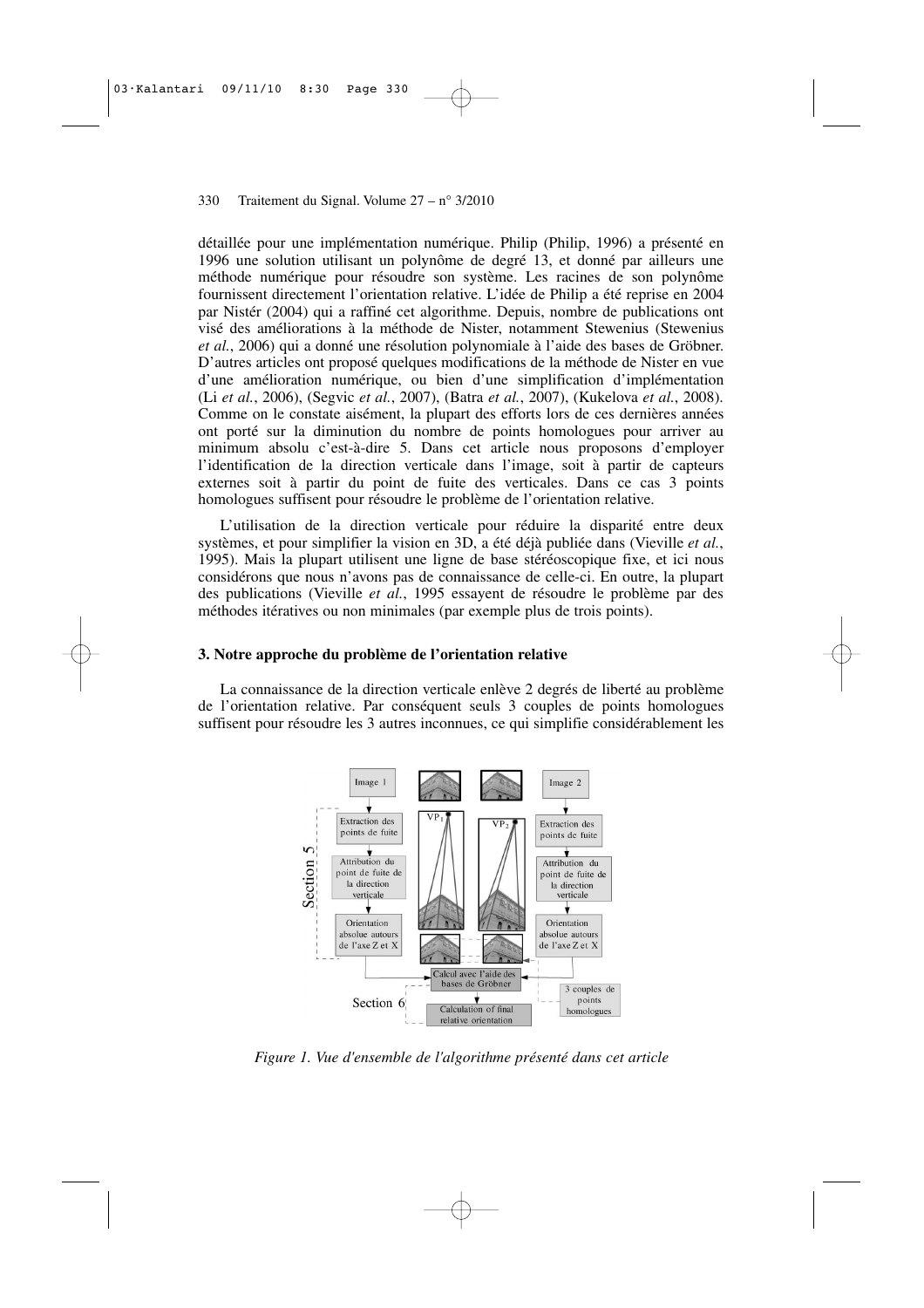équations d'orientation relative, basées sur la condition de coplanarité. Nous résolvons ces équations avec les bases de Gröbner. Les différentes étapes de l'algorithme et les sections correspondantes sont illustrées dans la figure 1. Le présent article est structuré comme suit : la section 5 présente la simplification de la contrainte de coplanarité lorsqu'on utilise la connaissance de la direction verticale. La résolution du système polynomial avec l'aide des bases de Gröbner est décrite dans la section 6. Les performances de l'algorithme sur des images de synthèse puis de vraies images sont données dans la section 7.

#### **4. Systèmes de coordonnées et éléments de la géométrie d'ensemble**

C'est le système classique de coordonnées image (*cf*. figure 2) utilisé en vision par ordinateur qui a été choisi (Hartley *et al.*, 2004). Dans le système de la camera  $(X_{cam}, Y_{cam}, Z_{cam})$ , le plan focal est  $Z_{cam} = F$ , *F* étant la distance focale. Étant donnée la matrice *K* de calibration, la vue est normalisée en transformant tous les points par l'inverse de *K*,  $\hat{m} = K^{-1}m$ , dans lequel *m* est un point dans le plan image.<br>Donc la pouvalle matrice de calibration devient la matrice identité. *M* étant un point Donc la nouvelle matrice de calibration devient la matrice identité, *M* étant un point dans l'espace objet. Dans le reste de cette étude nous supposons que toutes les coordonnées des points dans le plan image sont normalisées. Pour un système stéréoscopique, en orientation relative, le centre du système de coordonnées de l'espace objet est le centre optique *C* de l'image gauche, avec les mêmes directions d'axes. Le système de coordonnées objet est dénoté par  $(X_w, Y_w, Z_w)$ . Dans ce système l'axe  $Y_w$  est le long de la verticale physique de l'espace objet.



*Figure 2. Système de coordonnnées employé. Le vecteur V<sub>ver</sub> est le vecteur du point de fuite vertical et il coupe le plan image dans* v*. R*<sup>v</sup>*er est définie dans la section 5.2*

#### **5. Emploi de la direction verticale pour l'orientation relative**

Cette section concerne l'identification de la verticale selon une approche image. Si cette information est obtenue directement par une mesure physique, l'algorithme décrit dans cette section ne sera pas nécessaire. Dans la géométrie conique, caractéristique de la vision humaine ou de la photographie, les lignes parallèles de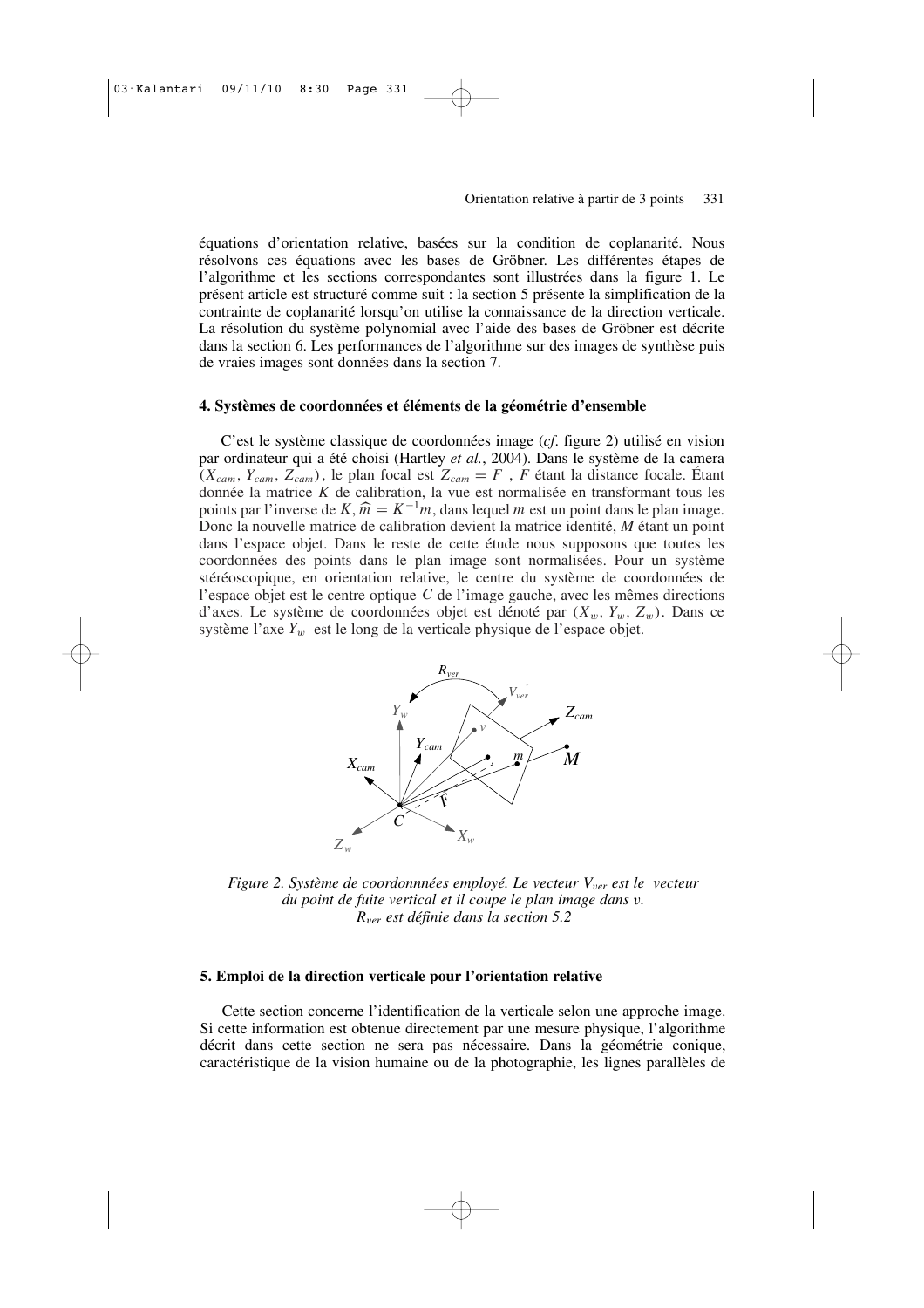l'espace de l'objet forment dans l'image un faisceau de droites, concourantes sur les points de fuite. Par conséquent à chaque point de fuite, une direction est associée. Depuis les années 1980, de nombreux auteurs s'intéressent à l'extraction des points de fuite. Beaucoup d'algorithmes sur de tels sujets existent dans la littérature (Barnard, 1983), (Lutton *et al.*, 1994), (Shufelt, 1999), (van den Heuvel, 1998), (Antone *et al.*, 2000), (Schaffalitzky *et al.*, 2000). Dans cet article nous avons choisi l'approche de (Kalantari *et al.*, 2008) pour sa simplicité, sa robustesse et sa vitesse de calcul.

#### *5.1. Identification automatique de la direction verticale*

Une fois que les différents points de fuite et leurs directions associées sont extraits, nous procédons à une identification automatique du point de fuite qui correspond à la direction verticale, le seul qui nous intéresse. Supposons que nous ayons *n* vecteurs unité des directions de l'espace liant le centre optique aux points de fuite sur le plan image :  $\{\overrightarrow{VP_1}, \overrightarrow{VP_2}, \overrightarrow{VP_3}, ..., \overrightarrow{VP_n}\}$ . Ces vecteurs sont exprimés dans le système de la caméra. Chaque vecteur est exprimé de la manière suivante :  $\overrightarrow{VP} = [V_x \ V_y \ V_z]^t$ . Nous choisissons parmi les différents points de fuite extraits, celui qui remplit les conditions suivantes :

1) le rapport  $\frac{V_x}{V_y}$  est minimum,

2) cette direction est perpendiculaire à celle des autres points de fuite, considérant que la plupart d'entre elles sont horizontales (seul le point de fuite vertical est unique). La prise en compte de la calibration est indispensable ici, et nous écrivons : 90 ° –  $\epsilon$  < arcsin (| $\overrightarrow{VP}_{vertical} \otimes \overrightarrow{VP}_i$ |) < 90 ° +  $\epsilon$ . Par expérience nous avons choisi la valeur de  $1^{\circ}$  pour  $\epsilon$ .

Ces conditions ont été testées sur 250 images de tous types. L'identification automatique du point de fuite vertical a été efficace à 100 % . Quelques résultats sont présentés à la figure 3. La méthode utilisée pour sélectionner le point de fuite vertical est citée ici juste comme une possibilité, beaucoup d'autres peuvent être choisies, par exemple des données MEMS externes peuvent être préférées si disponibles.



*Figure 3. Quelques résultats sur l'extraction et l'identification automatique des lignes et directions verticales.*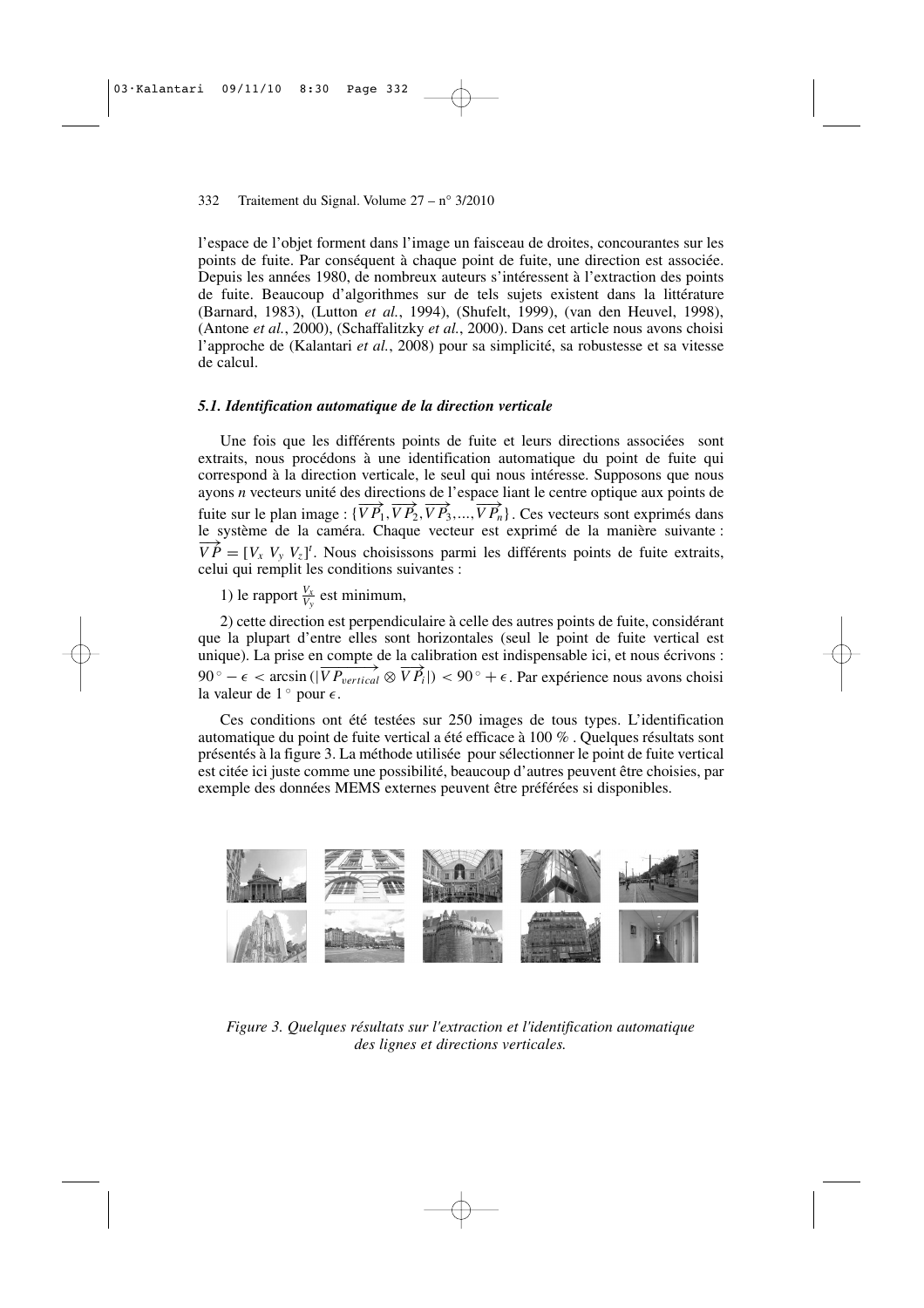## *5.2. Orientation absolue autour des axes*  $Z_w$  *et*  $X_w$

Supposons que  $\overrightarrow{V_{ver}}$  est le vecteur qui joint *C* au point de fuite dans le plan image exprimé dans le système de la caméra, et  $\overrightarrow{Y}_w(0, 1, 0)$  étant l'axe *Y* de l'espace objet (figure 2). Nous cherchons à définir la matrice de rotation qui transforme  $\overrightarrow{V_{\textit{ver}}}$  dans  $\overrightarrow{Y}_w$ , pour cela nous déterminons l'axe de la rotation  $\overrightarrow{\omega}$  et l'angle  $\theta$  de la rotation de la façon suivante :  $\overrightarrow{\omega} = \overrightarrow{V_{ver}} \otimes \overrightarrow{Y_w}$ , après simplification et normalisation  $\vec{\omega} = [\frac{V_z}{d}, 0, \frac{-V_x}{d}]$ , ou  $d = \sqrt{V_z^2 + V_x^2}$ , après simplification  $\theta = \arccos(V_y)$ . Utilisant la formule d'Olinde-Rodrigues nous obtenons la matrice de rotation suivante :

$$
R_{ver} = I \cos \theta + \sin \theta \left[ \omega \right]_{\times} + (1 - \cos \theta) \omega \omega^{T}.
$$
 [1]

Cette rotation  $(R_{ver})$  est appliquée alors à toutes les coordonnées 2D des points obtenus dans chaque image, donc : *<sup>m</sup>*- est remplacé par *R*<sup>v</sup>*erm*-.

# *5.3. Simplification et réécriture de la contrainte de coplanarité*

Rappelons en premier que pour une paire de points homologues *m*<sup>1</sup> et *m*<sup>2</sup> d'une caméra parfaite, la contrainte sur ces 2 points est exprimée par l'équation de coplanarité :

$$
\begin{bmatrix} \widehat{m_x^2} & \widehat{m_y^2} & 1 \end{bmatrix} E \begin{bmatrix} \widehat{m_x^1} \\ \widehat{m_y^2} \\ 1 \end{bmatrix} = 0. \tag{2}
$$

où *E* est la matrice essentielle 3 × 3 de rang 2 (Hartley *et al.*, 2004). Nous pouvons aussi exprimer cette contrainte par l'équation 3.

$$
\begin{bmatrix} \widehat{m_x^2} & \widehat{m_y^2} & 1 \end{bmatrix} \begin{bmatrix} 0 & T_z & -T_y \\ -T_z & 0 & T_x \\ T_y & -T_x & 0 \end{bmatrix} R \begin{bmatrix} \widehat{m_x^1} \\ \widehat{m_y^2} \\ 1 \end{bmatrix} = 0. \tag{3}
$$

Cependant, si nous appliquons la rotation  $(R_{ver})$  obtenue dans l'équation 1 à tous les points homologues, avant que nous ne tenions compte de cette contrainte (équation 3), la rotation *R* est exprimée de façon plus simple, puisqu'il reste seulement un paramètre à estimer, l'angle φ autour de l'axe *Y* (axe vertical). Donc :

$$
R_{\phi} = \begin{bmatrix} \cos \phi & 0 & -\sin \phi \\ 0 & 1 & 0 \\ \sin \phi & 0 & \cos \phi \end{bmatrix}
$$
 [4]

Nous remplaçons  $\cos \phi$  par  $(1 - t^2)/(1 + t^2)$  et  $\sin \phi$  par  $2t/(1 + t^2)$ . La nouvelle équation de coplanarité sera simplifiée ainsi :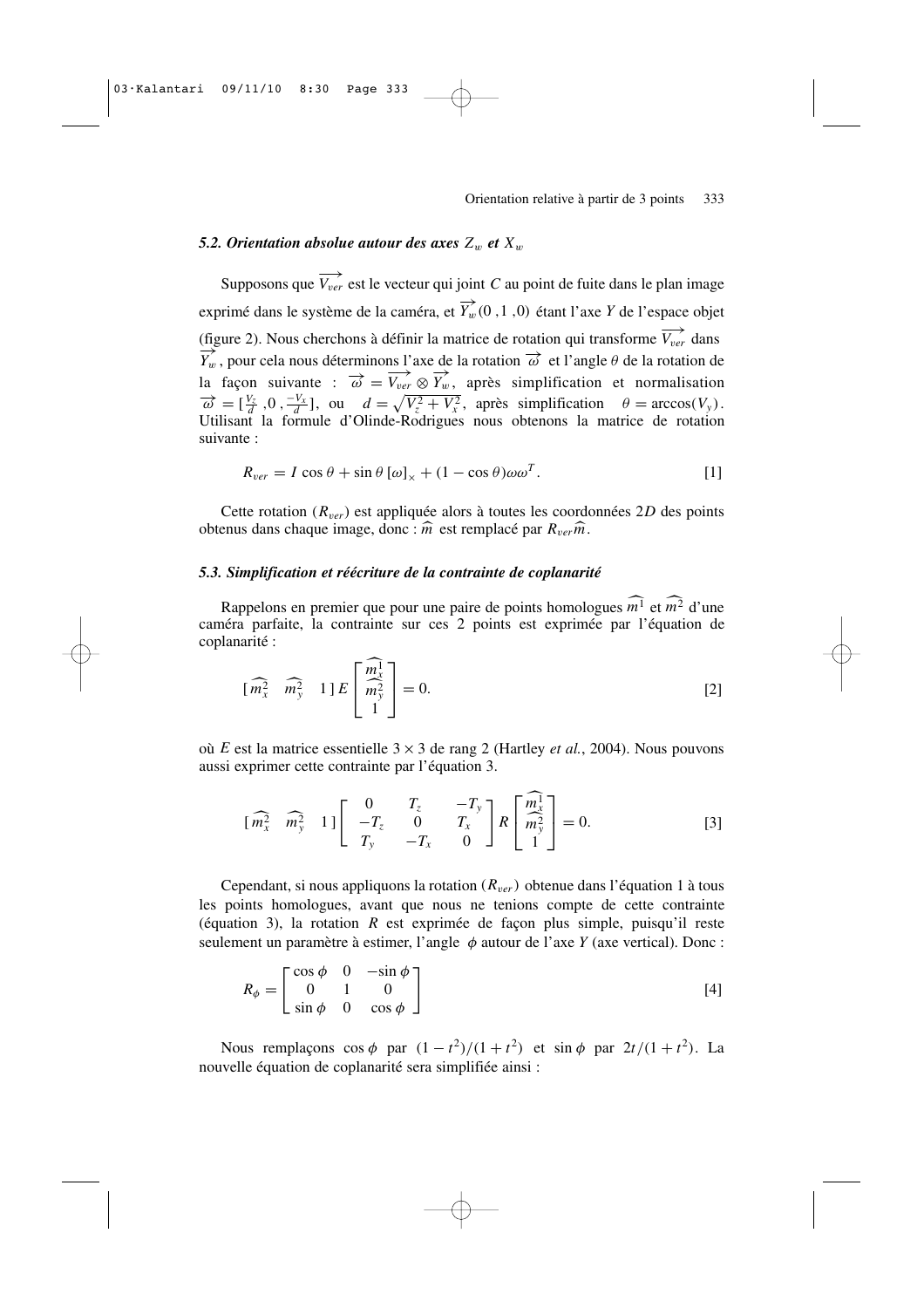334 Traitement du Signal. Volume 27 – n° 3/2010

$$
(-2 \widehat{m_x^2} T_y t + \widehat{m_y^2} (T_z (1 - t^2) + 2T_x t) -
$$
  
\n
$$
\widehat{m_z^1} T_y (1 - t^2) \widehat{m_x^1} + (\widehat{m_x^2} (1 + t^2) T_z +
$$
  
\n
$$
\widehat{m_z^2} (1 + t^2) T_x \widehat{m_y^1} + (\widehat{m_x^2} T_y (1 t^2) +
$$
  
\n
$$
\widehat{m_y^2} (2T_z t - T_x (1 - t^2)) - 2 \widehat{m_z^2} T_y t) \widehat{m_z^1} = 0.
$$
\n
$$
(5)
$$

Nous définissons pour 3 paires de points homologues les équations 5, et nous les nommons  $\{f_2, f_3, f_4\}$ . Les inconnues restantes sont par conséquent  $T_x, T_y, T_z$  et *t*. La base a seulement 2 degrés de liberté, parce que le modèle n'a pas d'échelle. Par conséquent il est nécessaire, ou de fixer une composante de la base à 1, ou d'ajouter la contrainte de normalité. Nous choisissons cette dernière :  $f_1 \equiv T_x^2 + T_y^2 + T_z^2 - 1 = 0$ . L'avantage est que ceci permet d'obtenir un modèle plus général. Nous avons par conséquent un système de 4 équations polynomiales de degré 3  $\{f_1, f_2, f_3, f_4\}$ . Maintenant nous décrivons la résolution directe de ce système polynomial en utilisant les bases de Gröbner.

## **6. Résolution à l'aide des bases de Gröbner**

Nous rappelons tout d'abord les définitions des bases de Gröbner, et aussi le lien entre les bases de Gröbner et l'algèbre linéaire. Puis, nous utilisons ces concepts pour trouver un algorithme spécifique pour calculer la base de Gröbner du système de polynômes défini dans la section 5.3. La notion de base de Gröbner a été introduite par B. Buchberger, qui en a donné le premier algorithme de calcul (*cf*. (Buchberger, 1965)). Cet algorithme est disponible dans la plupart des logiciels d'algèbre comme MAPLE, MATHEMATICA, SINGULAR (Greuel *et al.*, 2005), MACAULAY2 (Grayson *et al.*, 1996), COCOA (COCOA, n.d.) et le logiciel SALSA (SALSA, n.d.). Soit  $R = K[x_1, \ldots, x_n]$  un anneau de polynômes où *K* est un corps arbitraire. Soit *f*<sub>1</sub>,..., *f*<sup>*k*</sup> ∈ *R* un ensemble de *k* polynômes et soit *I* =  $\langle f_1, \ldots, f_k \rangle$  un idéal de *R* produit par les *f<sup>i</sup>* . Nous avons besoin aussi d'un ordre monômial sur *R*. Nous rappelons ici la définition de l'ordre lexicographique inverse (DRL), dénoté par ≺, qui est un rangement spécial des monômes et présente d'intéressantes propriétés de calcul. Pour ceci nous dénotons respectivement par deg(*m*) et deg*<sup>i</sup>* (*m*) le degré total et le degré en *x<sup>i</sup>* d'un monôme *m*. Si *m* et *m*′ sont des monômes, alors *m* ≺ *m*′ si et seulement si le dernier terme non nul entré dans la séquence  $(\deg_1(m') - \deg_1(m))$ , ...,deg*<sup>n</sup>* (*m*′ ) − deg*<sup>n</sup>* (*m*), deg(*m*) − deg(*m*′ )) est négatif (*cf*. (Cox *et al.*, 2007)). Soit in( *f* ) ∈ *R* le terme initial (le plus grand terme) d'un polynôme *f* ∈ *R* selon l'ordre  $\prec$  et in(*I*) =  $\langle \text{in}(f) | f \in I \rangle$  l'idéal initial de *I*.

DÉFINITION 6.1 (Base de Gröbner) .–– *Un sous-ensemble fini G* ⊂ *I est une base de Gröbner de I pour l'ordre*  $\prec$  *si*  $\langle \text{in}(G) \rangle = \text{in}(I)$ *.* 

DÉFINITION 6.2 (Base de Gröbner réduite) .–– *Une base de Gröbner G de I est une base de Gröbner réduite de I si pour tout g* ∈ *G, g est monique et aucun monôme de g n'est dans*  $\langle \text{in}(G \setminus \{g\}) \rangle$ .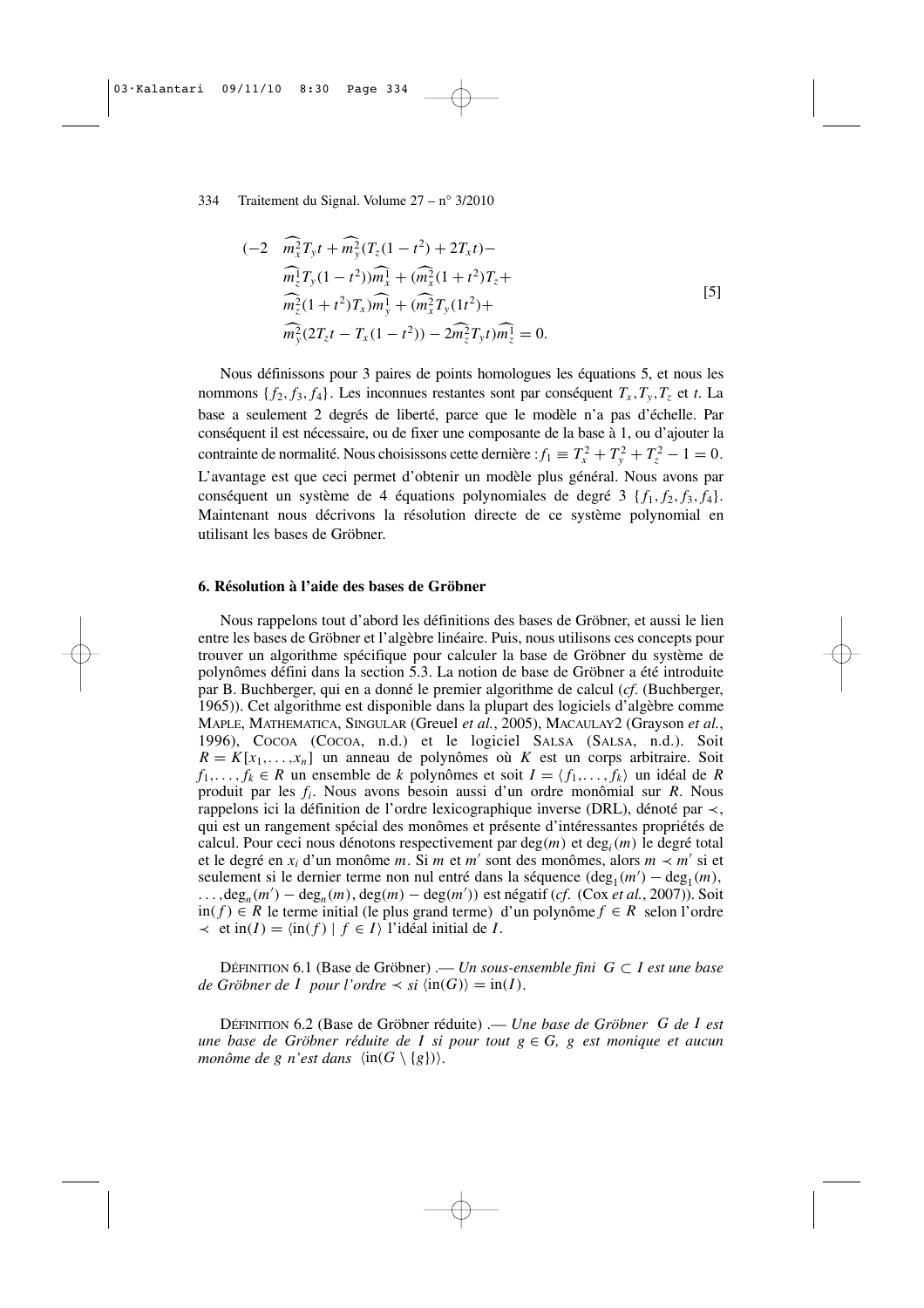PROPOSITION 6.1 ((Cox *et al.*, 2007), Proposition 6, page 92) .–– *Tout idéal a une base de Gröbner réduite et cette base est unique.*

## *6.1. Matrice de Macaulay*

Nous rappelons maintenant la définition d'une matrice de Macaulay et nous expliquons comment nous pourrions l'utiliser pour calculer la base de Gröbner d'un idéal. Avec les notations de la section précédente, nous considérons l'idéal *I* engendré par les  $f_i$ , et  $\prec$ , l'ordre DRL pour un ordre monomial. Nous supposons que nous connaissons le degré maximum *d* des monômes qui paraissent dans la représentation des éléments de la base de Gröbner de *I* en les *f<sup>i</sup>* . Notons que ce degré est le degré maximal des monômes qui paraissent dans le calcul de la base de Gröbner de *I*.

Nous pouvons construire la matrice de *Macaulay*  $M_d(f_1, \ldots, f_k)$  (pour faire court nous la dénotons par *Md*) comme suit : écrivons horizontalement tous les monômes de degré au plus égal à *d*, rangés selon ≺ (le premier est le plus grand). Ainsi, chaque colonne de la matrice est indexée par un monôme de degré au plus *d*. Multiplions chaque  $f_i$  de 1 à  $k$  par n'importe quel monôme  $m$  de degré au plus  $d - \deg(f_i)$ , et écrivons les coefficients de *m f<sup>i</sup>* sous leurs monômes correspondants, ce qui donne donc une ligne de la matrice. Les lignes sont rangées: la rangée *m f<sup>i</sup>* est avant *u f<sup>j</sup>* si ou bien  $i < j$ , ou  $i = j$  et  $m \lt u$ . Pour toute ligne dans la matrice, considérons l'indexation du monôme de la première colonne non nulle de cette ligne. Il est appelé le monôme de tête de la ligne, et c'est le monôme de tête du polynôme correspondant.

$$
M_d = m f_i \left( \begin{array}{ccc} & \text{les monomes} & \text{de} & \text{degré au plus} & d \\ & & \vdots & \\ & & & \end{array} \right)
$$

L'*élimination de Gauss* appliquée à cette matrice conduit à une base de Gröbner de *I* (*cf*. (Lazard, 1983)). En effet, appelons *M<sup>d</sup>* la forme d'élimination de Gauss de *Md*, où la seule opération élémentaire possible dans une ligne est l'addition d'une combinaison linéaire des lignes antérieures. Maintenant, considérons tous les polynômes qui correspondent à une ligne dont le terme de tête n'est pas le même dans *M<sup>d</sup>* et dans *Md*, alors l'ensemble de ces polynômes est une base de Gröbner de *I*.

#### *6.2. Construction du solveur algébrique spécifique*

Dans cette section nous décrivons un algorithme général pour calculer la base de Gröbner du système de polynômes défini dans la section 5. Il faut bien noter que quand les coordonnées des points en entrée changent, seuls les coefficients des polynômes changent. Donc, en utilisant l'approche de Lazard (*cf*. section 6.), nous construisons une matrice de Macaulay (et nous pouvons la calculer directement quand les coordonnées des points changent), et une élimination de Gauss sur cette matrice donne la base de Gröbner de l'idéal.

Soit  $f_1, \ldots, f_4 \in \mathbb{C}[T_x, T_y, T_z, t]$  le système de polynômes comme défini dans la section 5.3. Soit  $I = \langle f_1, \ldots, f_4 \rangle$ . Notre premier défi est de choisir un bon ordre.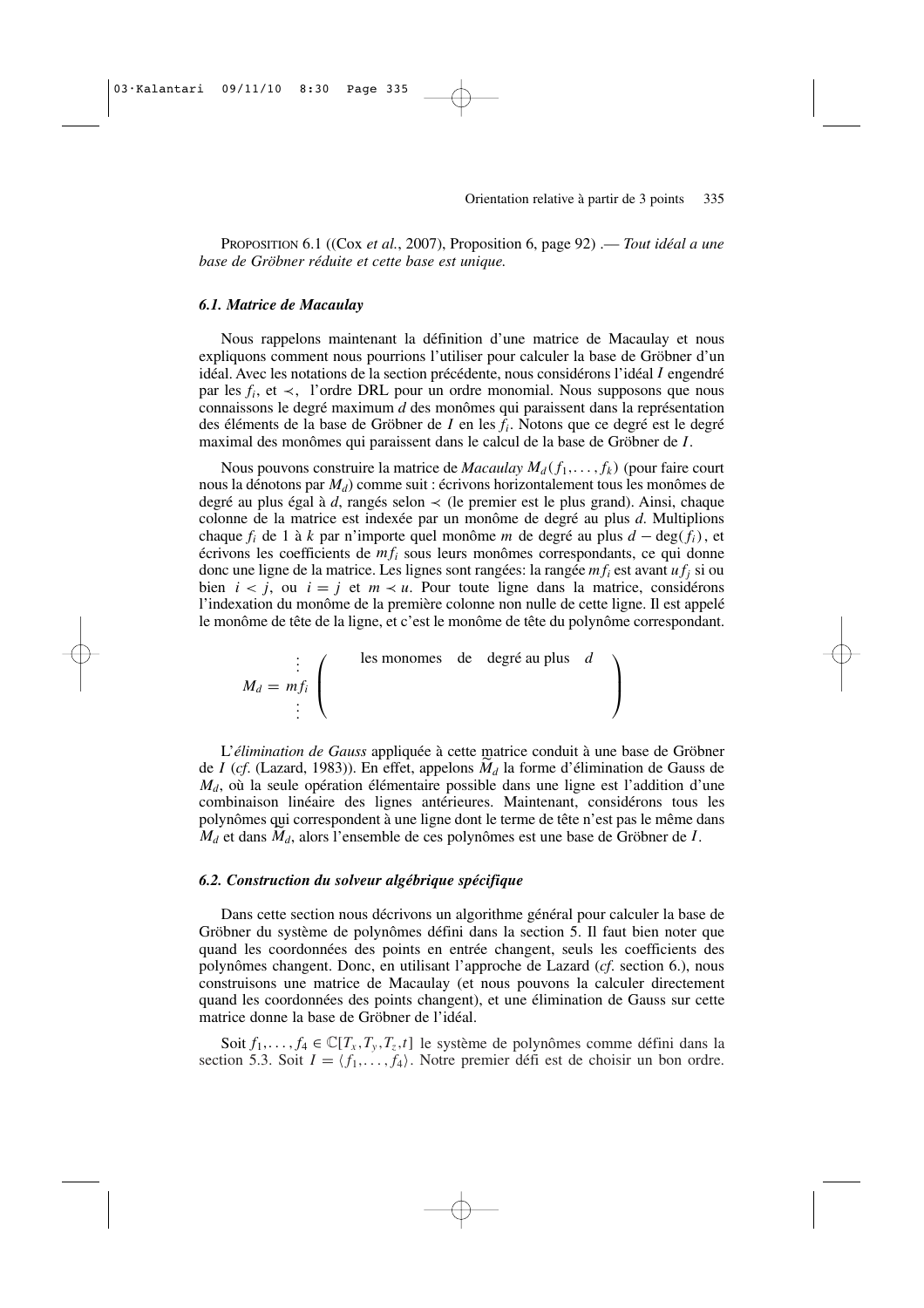Comme bon ordre monomial, nous voulons dire un ordre monomial pour lequel le degré maximum atteint dans le calcul de la base de Gröbner est minimum. Quant à la complexité, nous cherchons un ordre monomial pour lequel le calcul a la complexité optimale. Nous choisissons l'ordre DRL parce qu'il fournit typiquement les calculs de base de Gröbner les plus rapides. Ici, nous étudions deux variantes de cet ordre monomial. En premier, nous considérons  $DRL(T_x, T_y, T_z, t)$ . Nous calculons le degré maximum des monômes qui apparaissent dans le calcul de la base de Gröbner de *I* pour cet ordre monomial. Pour ceci, nous homogénéisons les *f<sup>i</sup>* par rapport à une variable auxiliaire *h* et nous calculons la base de Gröbner du système homogénéisé pour  $DRL(T_x, T_y, T_z, t, h)$ . Le degré maximal des éléments de cette base est 6 et par conséquent le degré maximal des monômes qui paraissent dans le calcul de la base de Gröbner de *I* sera 6. Considérons un autre ordre monomial. Pour ceci, nous rappelons en premier la définition de l'ordre monomial de degré par bloc. Soit *X* et *Y* deux ensembles de variables et  $\lt_x$  (resp.  $\lt_y$ ) un rangement de monômes défini sur *X* (resp. *Y*). L'ordre monomial de degré par bloc de  $\lt_x$  et  $\lt_y$  est un rangement de monômes défini sur les monômes en *X* et *Y* et nous le dénotons par <. Soit  $m = xy$  et  $m' = x'y'$  deux monômes où *x* et *x'* (resp. *y* et *y'*) sont des monômes en *X* (resp. *Y*). Nous définissons que  $m < m'$  si  $deg(m) < deg(m')$ , ou  $deg(m) = deg(m')$  et  $x <_X x'$  ou  $deg(m) = deg(m')$  et  $x = x'$  et  $y <_Y y'$ . Maintenant, considérons l'ordre de degré par bloc de DRL(*T x*,*T y*,*T z*) et DRL(*t*). En utilisant la technique précitée nous pouvons calculer le degré maximal des monômes qui paraissent dans le calcul de la base de Gröbner par rapport à cet ordre monomial, qui est 8. Donc le premier ordre monomial est un meilleur. Notons que pour quelques systèmes un ordre de degré par bloc de DRL est mieux qu'un DRL simple. Nous avons testé quelques autres ordres monomiaux, et il apparaît qu'un DRL simple est le meilleur.

Notre deuxième problème est de construire  $M_6(f_1,\ldots,f_4)$ , soit donc M. Pour calculer une telle matrice, nous devons trouver les produits *m f<sup>i</sup>* , tels qu'une élimination de Gauss sur la matrice de la représentation de ces produits nous mène à la base de Gröbner de *I*. Pour ceci, nous utilisons le degré maximum atteint dans le calcul de la base de Gröbner, qui est 6. Nous considérons tous les produits *m f<sup>i</sup>* où le *m* est un monôme de degré au plus 6 − deg( $f$ <sup>*i*</sup>). Cela donne 175 polynômes. Parmi eux, il y a des produits qui sont utiles pour construire *M*. En utilisant le programme en MAPLE suivant, nous pouvons choisir ceux qui sont utiles :

```
L:=NULL:
AA:=A:
for i from 1 to nops(A) do
      unassign('p');
      X:=AA:
      member(A[i], AA, 'p');
      AA:=subsop(p=NULL,AA):
       if IsGrobner(Macaulay(AA)) then
           L:=L, i;else
           AA:=X:
       fi:
od:
```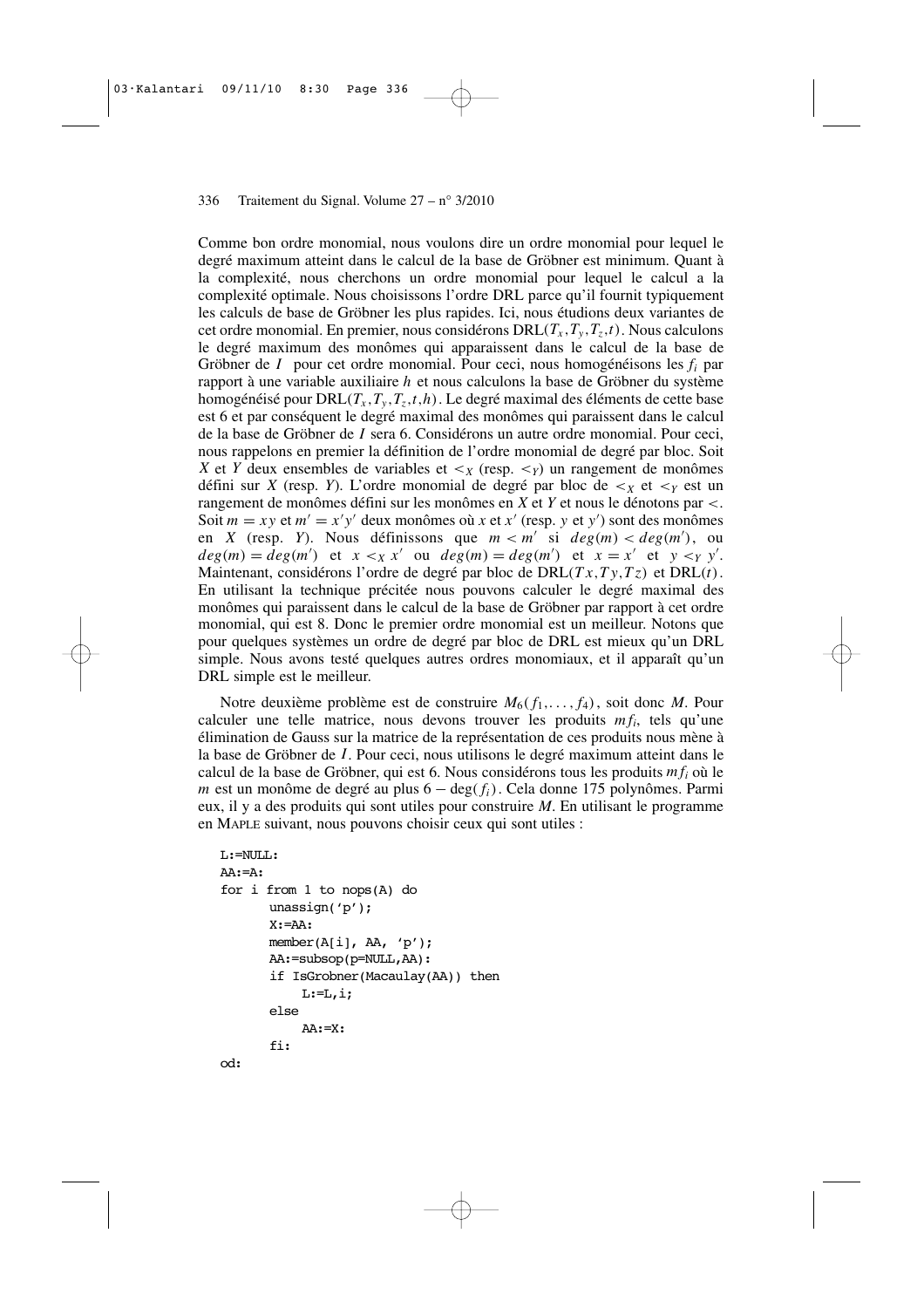où IsGrobner est un programme pour tester si un ensemble de polynômes forme une base de Gröbner pour I ou non, et Macaulay est un programme qui exécute une élimination de Gauss sur la représentation matricielle d'un ensemble de polynômes. Cela donne 65 polynômes de degré au plus 6. Dans ce cas-là, *M* a une dimension de  $65 \times 77$ . Voici la liste des 65 polynômes qui ont été trouvés ainsi.

$$
f_{4}, f_{4}, T_{z} f_{4}, T_{y} f_{4}, T_{x} f_{4}, T_{z} f_{4}, T_{y} f_{4}, T_{y} f_{4}, T_{x} f_{4},
$$
  
\n
$$
T_{z} T_{y} f_{4}, T_{z} T_{x} f_{4}, T_{y}^{2} f_{4}, T_{y} T_{x} f_{4}, T_{x}^{2} f_{4}, t T_{z} T_{y} f_{4},
$$
  
\n
$$
t T_{z} T_{x} f_{4}, t T_{y}^{2} f_{4}, t T_{y} T_{x} f_{4}, t T_{x}^{2} f_{4}, f_{3}, t f_{3}, T_{z} f_{3},
$$
  
\n
$$
T_{y} f_{3}, T_{x} f_{3}, t T_{z} f_{3}, t T_{y} f_{3}, t T_{x} f_{3}, T_{z} T_{y} f_{3}, T_{z} T_{x} f_{3},
$$
  
\n
$$
T_{y}^{2} f_{3}, T_{y} T_{x} f_{3}, T_{x}^{2} f_{3}, t T_{z} T_{x} f_{3}, t T_{y}^{2} f_{3}, t T_{y} T_{x} f_{3},
$$
  
\n
$$
t T_{x}^{2} f_{3}, f_{2}, t f_{2}, T_{z} f_{2}, T_{y} f_{2}, T_{x} f_{2}, T_{z} f_{2}, T_{y} f_{2}, T_{y} f_{2},
$$
  
\n
$$
t T_{x} f_{2}, T_{z} T_{y} f_{2}, T_{z} T_{x} f_{2}, T_{y}^{2} f_{2}, T_{y} T_{x} f_{2}, T_{x}^{2} f_{2},
$$
  
\n
$$
t T_{z} T_{x} f_{2}, t T_{y}^{2} f_{2}, t T_{y} T_{x} f_{2}, t T_{x}^{2} f_{2}, f_{1}, t f_{1}, T_{z} f_{1},
$$
  
\n
$$
T_{y} f_{1}, T_{x} f_{1}, t^{2} f_{1}, t T_{y} f_{1}, t T_{x} f_{1}, t^{3} f_{1}, t^{2} T_{y} f_{1},
$$
  
\n
$$
t^{2} T_{x} f_{1}, t^{3} T_{y} f_{1}, t^{3} T_{x} f_{1}
$$

Grâce à la propriété selon laquelle la division par l'idéal *I* est bien définie quand nous le faisons par rapport à une base de Gröbner de *I*, nous pouvons considérer l'espace de tous les restes sur division par I (*cf*. (Cox *et al.*, 2007)). Cet espace est appelé *l'anneau quotient* de *I*, et nous le dénotons par  $A = \mathbb{C}[Tx, Ty, Tz, t]/I$ . C'est une propriété classique, que si *I* est radical, alors le système  $f_1 = \cdots = f_4 = 0$  a un nombre fini de solutions *N* si et seulement si la dimension de *A* en tant qu'un espace C-vectoriel est *N* (*cf*. (Cox *et al.*, 2007), Proposition 8 page 235). On peut vérifier facilement par la fonction IsRadical de MAPLE que *I* est radical. Une base pour *A* en tant qu'un espace vectoriel peut etre obtenu en utilisant in(*I*) par ((Cox *et al.*, 2007), Théorème 6, page 234)

 $B = \{m \mid m$  est un monôme et  $m \notin \text{in}(I)\}$ 

Par le calcul d'une base de Gröbner de *I*, nous pouvons calculer in(*I*) qui est égal à in(*I*) =  $\langle T_x, T_y, T_z^2, t^6 \rangle$  et donc l'ensemble

*B* = {1,*t*,*t* 2 ,*t* 3 ,*t* 4 ,*t* 5 ,*Tz*,*T<sup>z</sup> t*,*T<sup>z</sup> t* 2 ,*T<sup>z</sup> t* 3 ,*T<sup>z</sup> t* 4 ,*T<sup>z</sup> t* 5 }

est une base pour *A* comme un espace vectoriel sur C. Par conséquent, nous pouvons conclure que le système  $f_1 = \cdots = f_4 = 0$  a 12 solutions. Notons que nous avons obtenu ces résultats pour un jeu particulier de coordonnées de points en entrée. Discutons maintenant ces résultats pour tout ensemble de points. Considérons  $m_x^1, \ldots, m_z^3$  comme étant les paramètres, et *I* comme un idéal de l'anneau  $\mathbb{C}(m_x^1, \ldots, m_z^3)[T_x, T_y, T_z, t]$ . Soit *G* une base de Gröbner de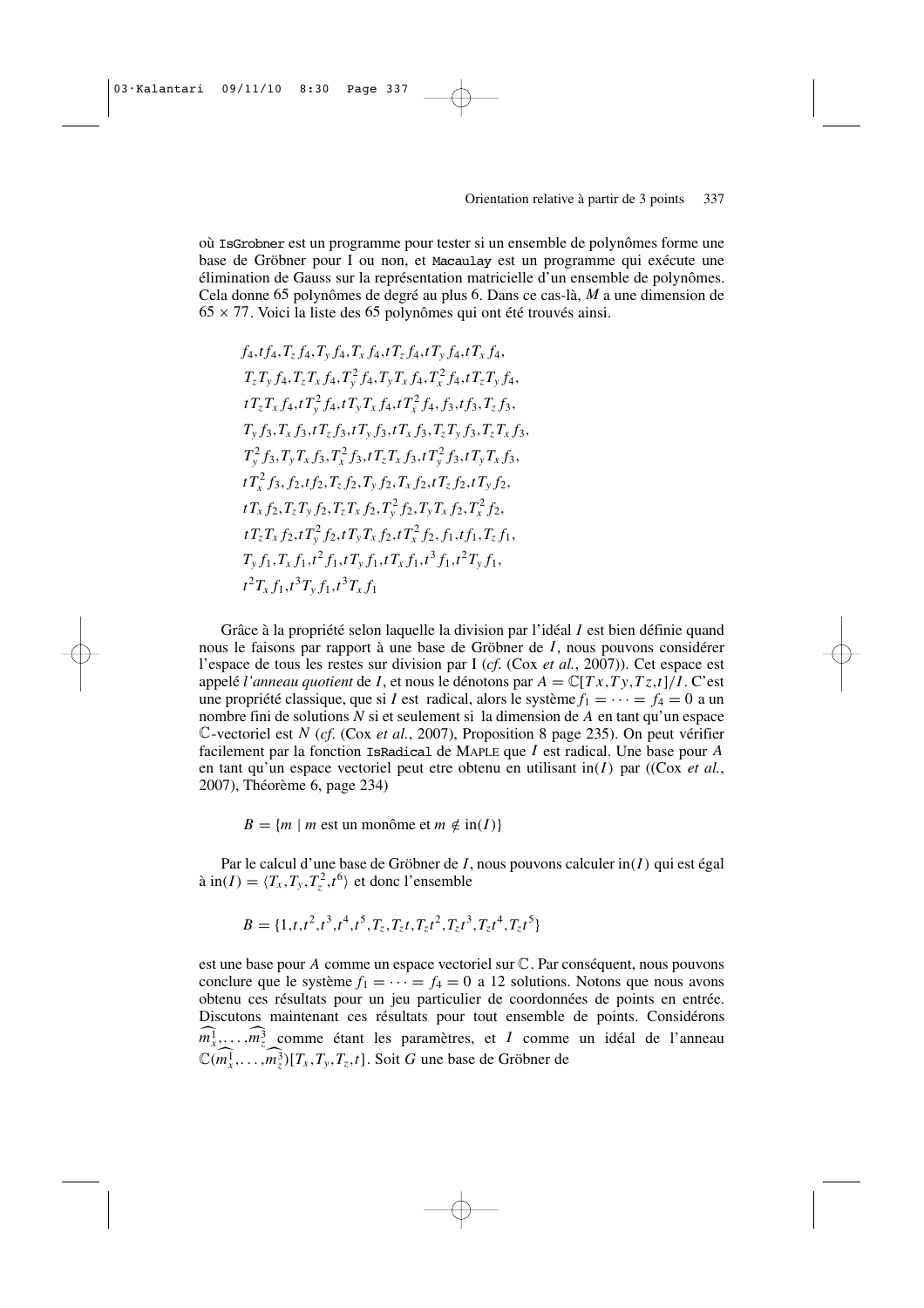$$
I \subset K[\widehat{m_x^1}, \ldots, \widehat{m_z^3}][T_x, T_y, T_z, t]
$$

pour un ordre monomial de degré par bloc de DRL( $Tx, Ty, Tz,t$ ) et DRL( $m_x^1, \ldots, m_z^3$ ), et soit *C<sup>i</sup>* le produit des coefficients initiaux de ses éléments considérés comme polynômes en  $Tx, Ty, Tz, t$  avec ses coefficients dans  $K[m_x^1, \ldots, m_z^3]$ . C'est un résultat classique à prouver, si  $C_i(m_x^1, \ldots, m_z^3) \neq 0$ , alors la substitution des paramètres par leur valeurs dans *G<sup>i</sup>* donne une base de Gröbner de *I* (*cf*. (Cox *et al.*, 2007) p. 288 par exemple). Donc toutes propriétés géométriques de l'idéal obtenues pour des points particuliers (que nous avons étudiés précédemment) sont vraies pour presque tout idéal obtenu par un autre jeu de points, et nous disons que ces propriétés sont *génériquement* vraies. Par conséquent, tout idéal ainsi obtenu est radical et son idéal initial est égal à  $\langle T_x, T_y, T_z^2, t^6 \rangle$ , et son système correspondant a 12 solutions. Nous rappelons ici brièvement la méthode de la valeur propre que nous utilisons pour résoudre le système  $f_1 = \cdots = f_4 = 0$ , cf. (Cox *et al.*, 1998), page 56 pour plus de détails. Pour tout  $f \in \mathbb{C}[T_x, T_y, T_z, t]$  nous notons par  $[f]$  le coset de *f* dans *A*. Nous définissons  $m_f: A \longrightarrow A$  par la règle suivante :

$$
m_f([g]) = [f].[g] = [fg] \in A
$$

Donc, l'idéal engendré par les *f<sup>i</sup>* est de dimension zéro, *A* est un espace vectoriel de C de dimension finie, nous pouvons alors présenter *m<sup>f</sup>* par une matrice qui est appelée la *matrice action* de *f*. Pour tout *i*, si nous prenons  $f = x_i$ , les valeurs propres des  $m_{x_i}$  sont les  $x_i$  coordonnées des solutions du système. En utilisant ces valeurs propres pour chaque *i*, et un test pour vérifier si un *n* − *uplet* de ces valeurs propres annule ou pas les *f<sup>i</sup>* , nous pouvons trouver les solutions du système. Une méthode plus efficace est d'utiliser les vecteurs propres. Soit *f* une forme linéaire générique dans *A*, alors nous pouvons prendre directement toutes les solutions du système parmi les vecteurs propres de *m<sup>f</sup>* , cf. (Cox *et al.*, 1998), page 64.

#### *6.3. Calcul de l'orientation relative finale*

Après la résolution du système polynomial, et l'obtention des paramètres  $T_x$ ,  $T_y$ ,  $T_z$  et *t*, il est possible de calculer l'orientation relative finale entre les deux images. Si nous supposons que  $R_{ver}^1$  est la matrice de rotation définie dans la section 5.2 pour l'image 1,  $R_{ver}^2$  la même pour l'image 2, et  $R_{\phi}$  la matrice de la rotation définie par *t* (équation 4), l'orientation relative définitive entre les images 1 et 2 est :

$$
R_{final} = R_{ver}^{2} {}^{t} R_{\phi} R_{ver}^{1},
$$
  
\n
$$
\overrightarrow{T_{final}} = R_{ver}^{2} {}^{t} \overrightarrow{T}, avec \overrightarrow{T} = [Tx, Ty, Tz]^{t}.
$$
  
\n[6]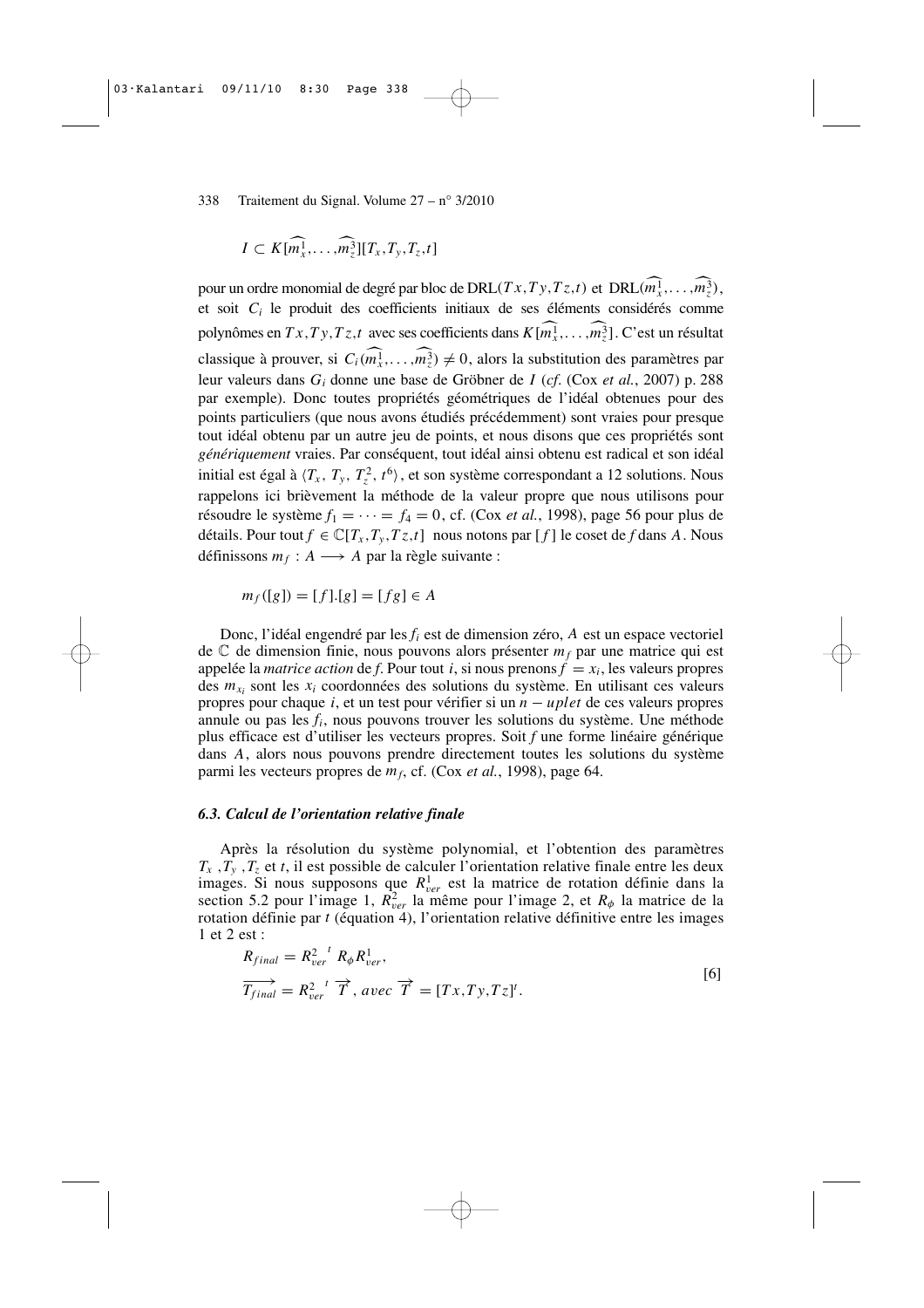## **7. Tests expérimentaux**

La précision du calcul de l'orientation relative, en utilisant un point de fuite vertical et 3 points de liaison, vient de trois facteurs :

1) la précision de la résolution polynomiale des paramètres de la translation (*TxTy Tz*), et de la rotation autour de l'axe *Y* en utilisant les bases de Gröbner,

2) la précision géométrique de l'estimation de la direction verticale,

3) la précision de l'algorithme sur les points de liaison en présence de bruit.

Pour évaluer ces différents aspects, nous avons dans un premier temps travaillé sur des données synthétiques, dans la Section 7.1, puis nous avons utilisé de vraies données, dans la section 7.2.

## *7.1. Performances en présence de bruit*

Dans cette section, la performance de la méthode des 3 points en présence de bruit a été étudiée et comparée à l'algorithme de 5 points (Stewenius *et al.*, 2006) en utilisant le logiciel fourni par les auteurs (Stewenius, n.d.). Le dispositif expérimental employé est semblable à (Nistér, 2004). La distance au volume de la scène est utilisée comme unité de mesure, et la longueur de la ligne de base est de 0.3. L'écart type du bruit est exprimé en pixels, pour une image  $352 \times 288$ , avec  $\sigma = 1.0$  pixel. Le champ de vue est égal à 45 degrés. La profondeur varie entre 0 et 2. Deux valeurs différentes de translation ont été traitées, une en X (mouvement transverse) et une en Z (mouvement avant-arrière). Les tests impliquent 2 500 tirages aléatoires de points homologues. Pour chaque tirage, nous determinons l'angle entre la ligne de base



*Figure 4. Erreur sur la rotation de la base (en degrés, mouvement transverse)*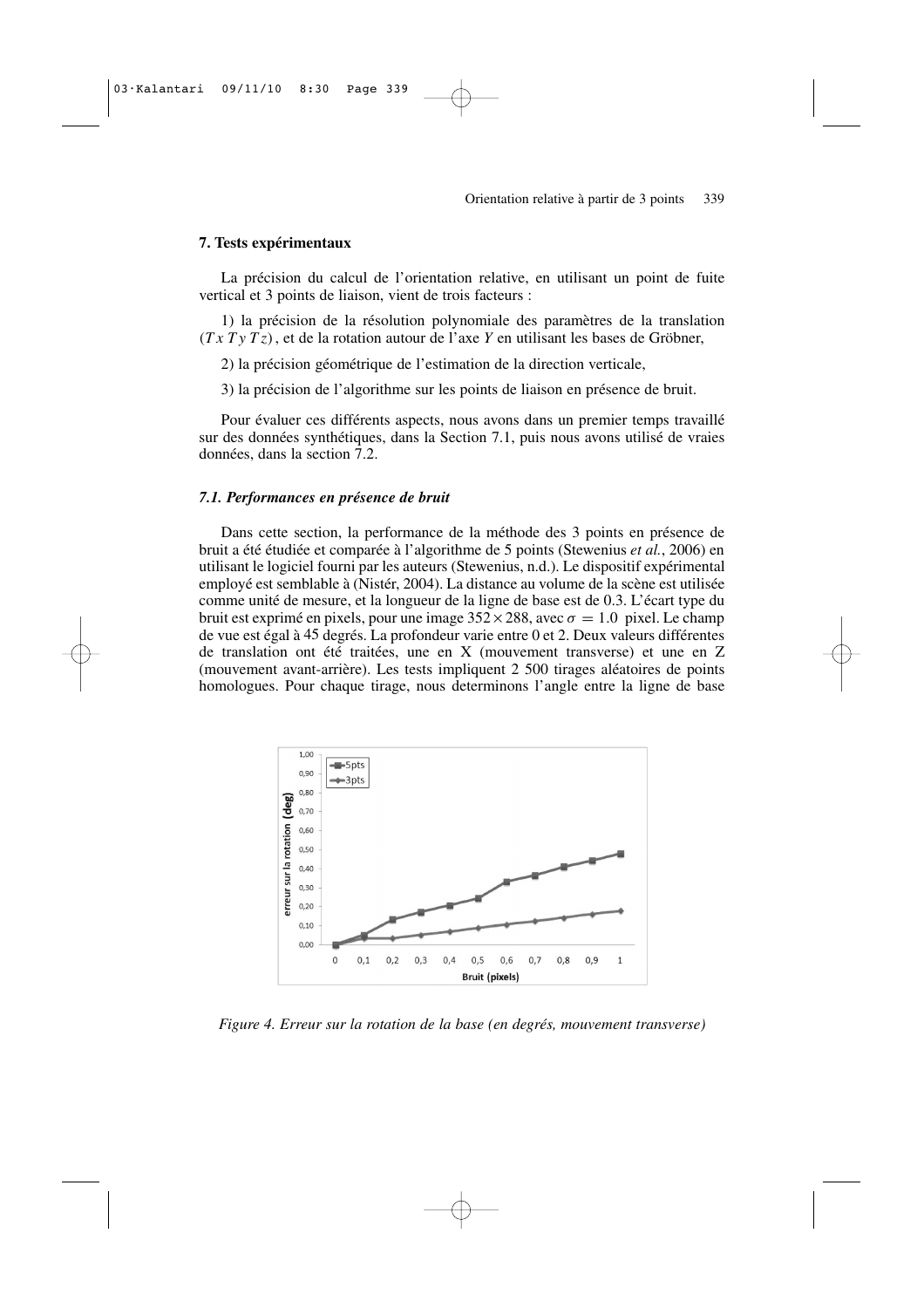estimée et le vecteur de la ligne de base vraie. Cet angle est appelé ici erreur translationnelle, et est exprimé en degrés. Pour l'estimation de l'erreur sur la matrice de la rotation, l'angle de (*R T trueRestimate*) est calculé, et la valeur moyenne résultant des 2 500 tirages aléatoires pour chaque niveau de bruit est donnée. D'après les figures 4, 5, 6 et 7, nous voyons que l'algorithme de 3 points est plus robuste, si on tient compte des erreurs causées par le bruit, tant en mouvement transverse qu'en mouvement avant-arrière, pour l'estimation de la rotation et de la translation.

Maintenant, nous comparons l'algorithme des 3 points et l'algorithme des 5 points sur une scène plane. Dans cette configuration tous les points de l'espace objet ont le même *Z* (ici égal à 2). Les résultats pour l'estimation de la rotation (figure 8) montrent que les deux algorithmes fournissent une bonne détermination de la



*Figure 5. Erreur sur l'orientation de la base (en degrés, mouvement transverse)*



*Figure 6. Erreur sur la rotation (en degrés, mouvement avant-arrière)*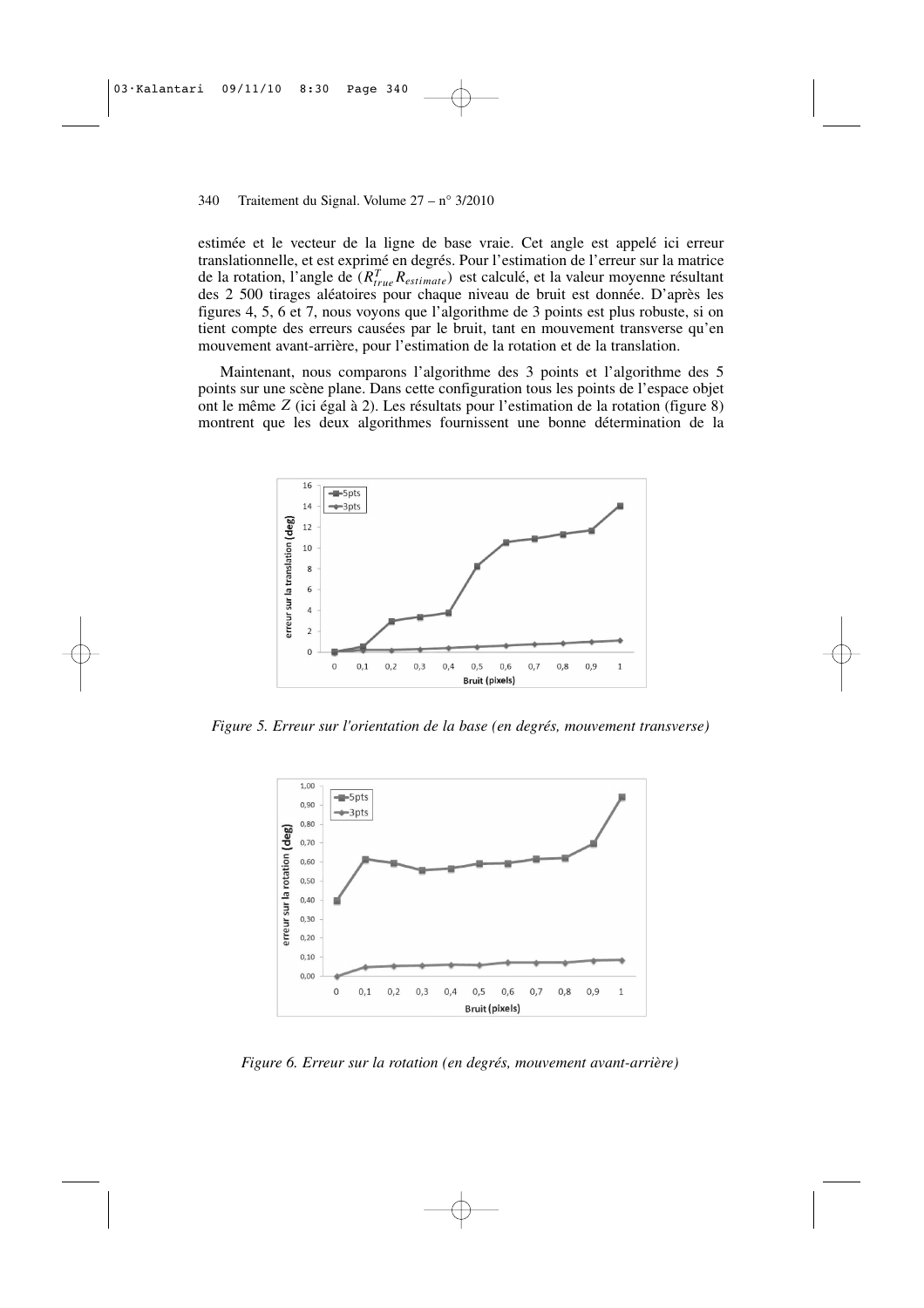rotation, mais la méthode des 3 points donne des résultats bien meilleurs que celle des 5 points pour la détermination de l'orientation de la base en mouvement transverse (figure 9). Cette faiblesse de l'algorithme des 5 points pour une scène plane a été discutée dans (Segvic *et al.*, 2007).



*Figure 7. Erreur sur l'orientation de la base (en degrés, mouvement avant-arrière)*



*Figure 8. Erreur sur la rotation (en degrés) en configuration plane (mouvement transverse)*

## *Impact de la précision de la direction verticale sur l'estimation d'orientation relative*

Nous avons introduit une erreur de 0 à 0,5° sur la précision angulaire de la direction verticale. Aujourd'hui par exemple, un dispositif inertiel à bas prix tel que le Xsens-MTi (http : \\www.xsens.com/, n.d.) donne une precison autour de 0,5° sur l'angle de rotation autour des axes X ou Z (la direction verticale étant selon l'axe Y). Bien sûr, il existe des centrales inertielles de grande précision, elles peuvent atteindre mieux que 0,01 ◦ sur les angles d'orientation quand elles sont associées correctement avec d'autres capteurs capables de compenser leur dérive (par exemple le GPS). En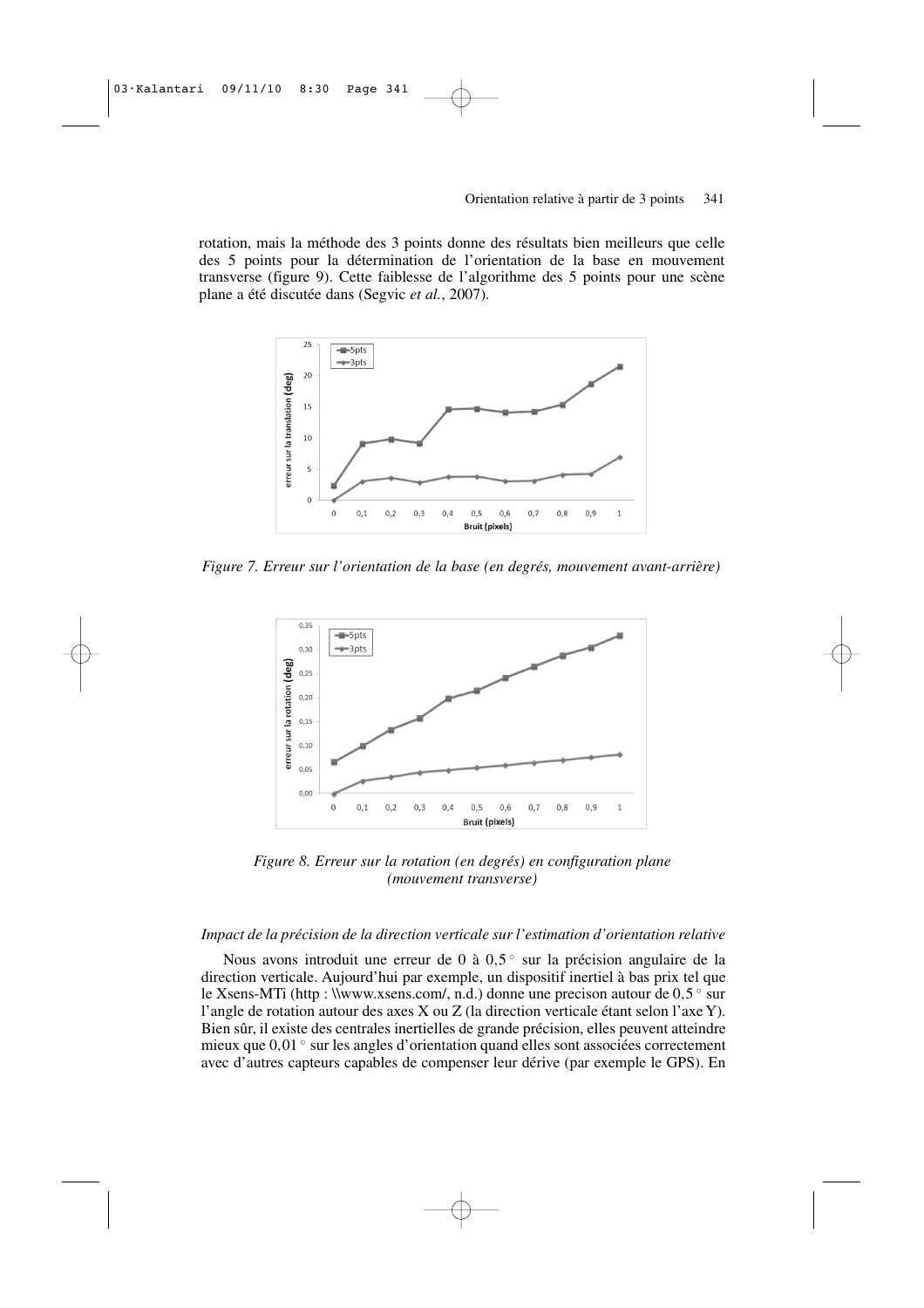

*Figure 9. Erreur sur l'orientation de la base (en degrés, mouvement transverse)*



*Figure 10. Erreur sur la rotation (en degrés) en configuration plane (mouvement avant-arrière)*



*Figure 11. Erreur sur l'orientation de la base (en degrés) en configuration plane (mouvement avant-arrière)*

utilisant l'extraction automatique du point de fuite vertical, particulièrement dans une scène urbaine, nous obtenons une direction verticale très précise (bien mieux que 0,01<sup>°</sup>), comme ce sera montré plus loin. Nous avons vérifié l'impact de cette précision sur la détermination de la rotation et de la base (figures 12 et 13).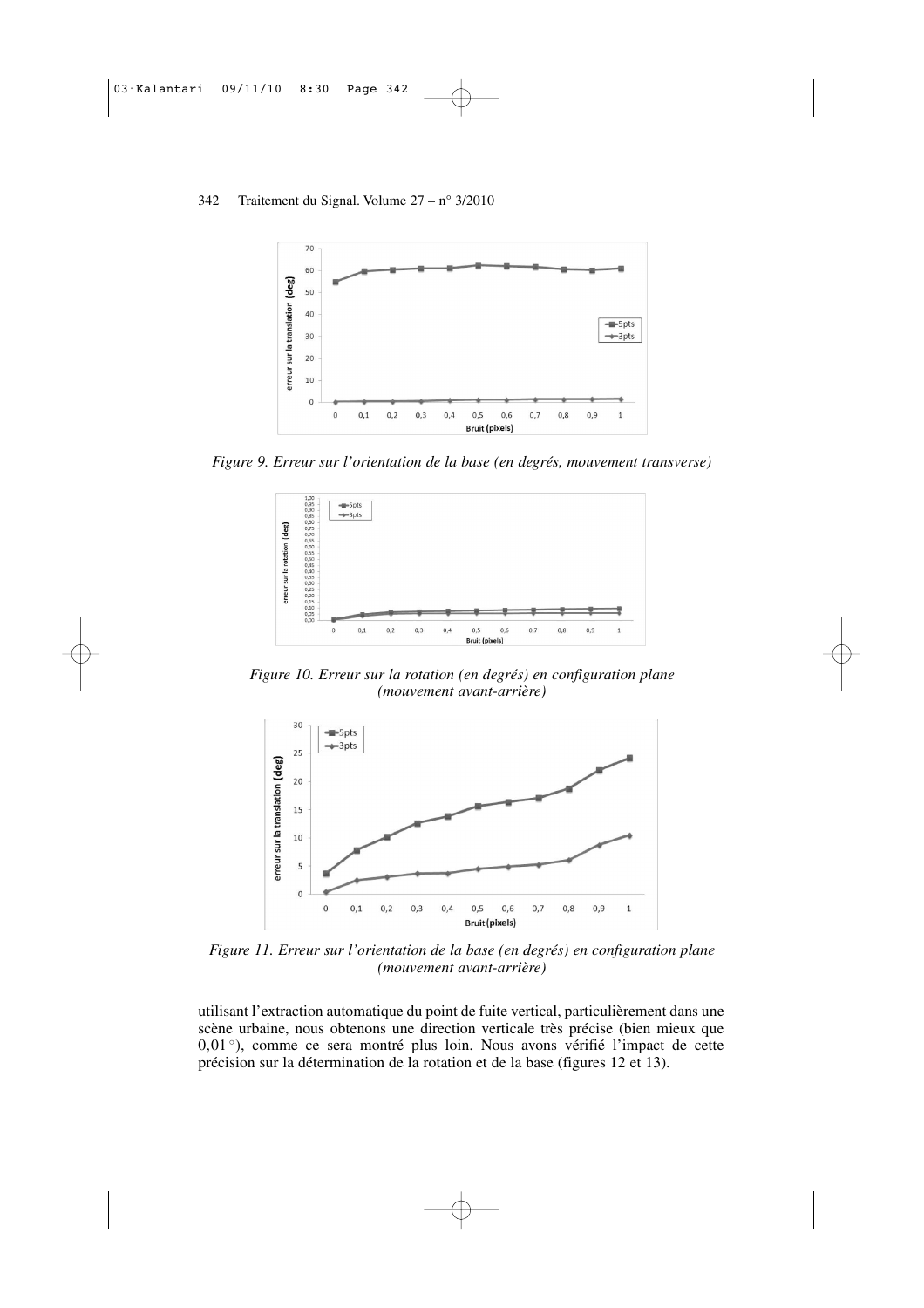

*Figure 12. Impact de la précision géométrique sur la direction verticale sur l'estimation de a) la rotation (en degrés), et b) l'orientation de la base (en degrés) en mouvement transverse*



*Figure 13. Impact de la précision géométrique sur la direction verticale sur l'estimation de a) la rotation (en degrés), et b) l'orientation de la base (en degrés) en mouvement avant-arrière*

## *7.2. Exemple avec des données réelles*

Afin de fournir un exemple numérique sur de vraies images, nous avons choisi de travailler sur la séquence de 9 images « entry-P10 » de la base de données en ligne (Strecha *et al.*, 2008). Dans cette base de données nous disposons de tous les paramètres intrinsèques et externes. En premier, nous avons extrait les points de fuite sur chaque image. Nous avons utilisé l'algorithme de (Kalantari *et al.*, 2008) parce qu'au-delà de sa grande rapidité, il permet une propagation d'erreur sur les points de fuite à partir de l'erreur sur la détection des segments. Nous exprimons cette erreur en termes d'angles, et les résultats sont présentés dans le tableau 1. Comme on peut le voir, la détermination du point de fuite vertical est très précise et d'après les figures 12 et 13 elle induit une erreur proche de zéro.

Ensuite, nous avons calculé l'orientation relative pour 3 images consécutives (chaque fois, 2 couples d'images successives). Les points d'intérêt sont extraits en utilisant l'algorithme SIFT (Lowe, 2004). Les résultats sont présentés dans la figure 14. La valeur moyenne des erreurs angulaires sur la rotation s'élève à 0,82 degré. Pour l'estimation de la direction de la base, cette erreur monte à 1,33 degré. Ces résultats montrent clairement l'efficacité et la robustesse de la méthode.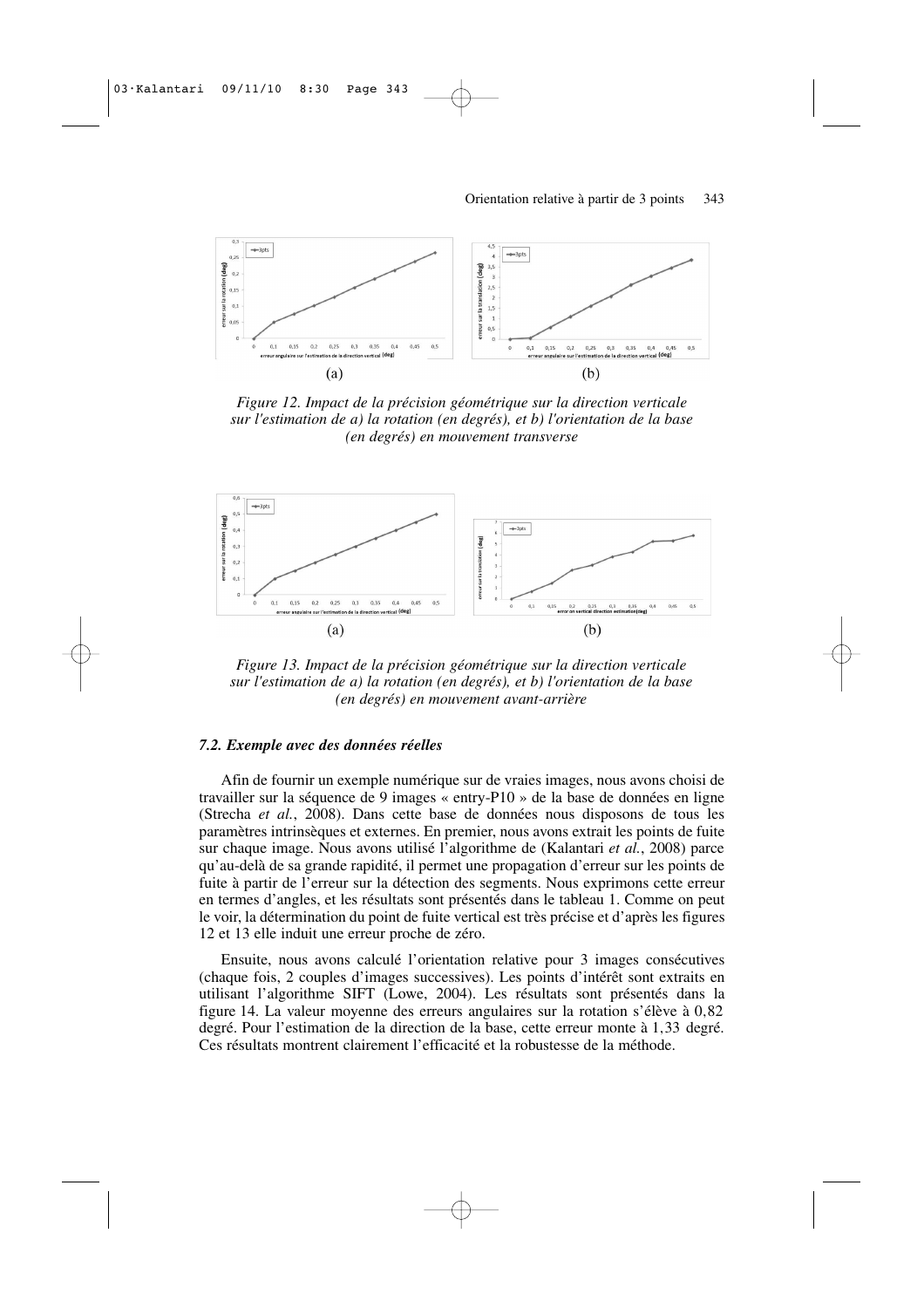| Image | Erreur angulaire sur la direction verticale, en degrés |
|-------|--------------------------------------------------------|
| 0000  | 0.002569                                               |
| 0001  | 0.0066                                                 |
| 0002  | 0.001584                                               |
| 0003  | 0.001443                                               |
| 0004  | 0.000899                                               |
| 0005  | 0.00115                                                |
| 0006  | 0.001445                                               |
| 0007  | 0.005018                                               |
| 0008  | 0.002424                                               |
| 0009  | 0.002223                                               |

*Tableau 1. Résultats : détection de la direction verticale en utilisant le point de fuite*



*Figure 14. Résultat sur la séquence « entry-P10 ». Chaque cellule contient l'erreur sur la rotation en degrés (en haut à gauche) et celle sur l'orientation de la base (en bas à droite)*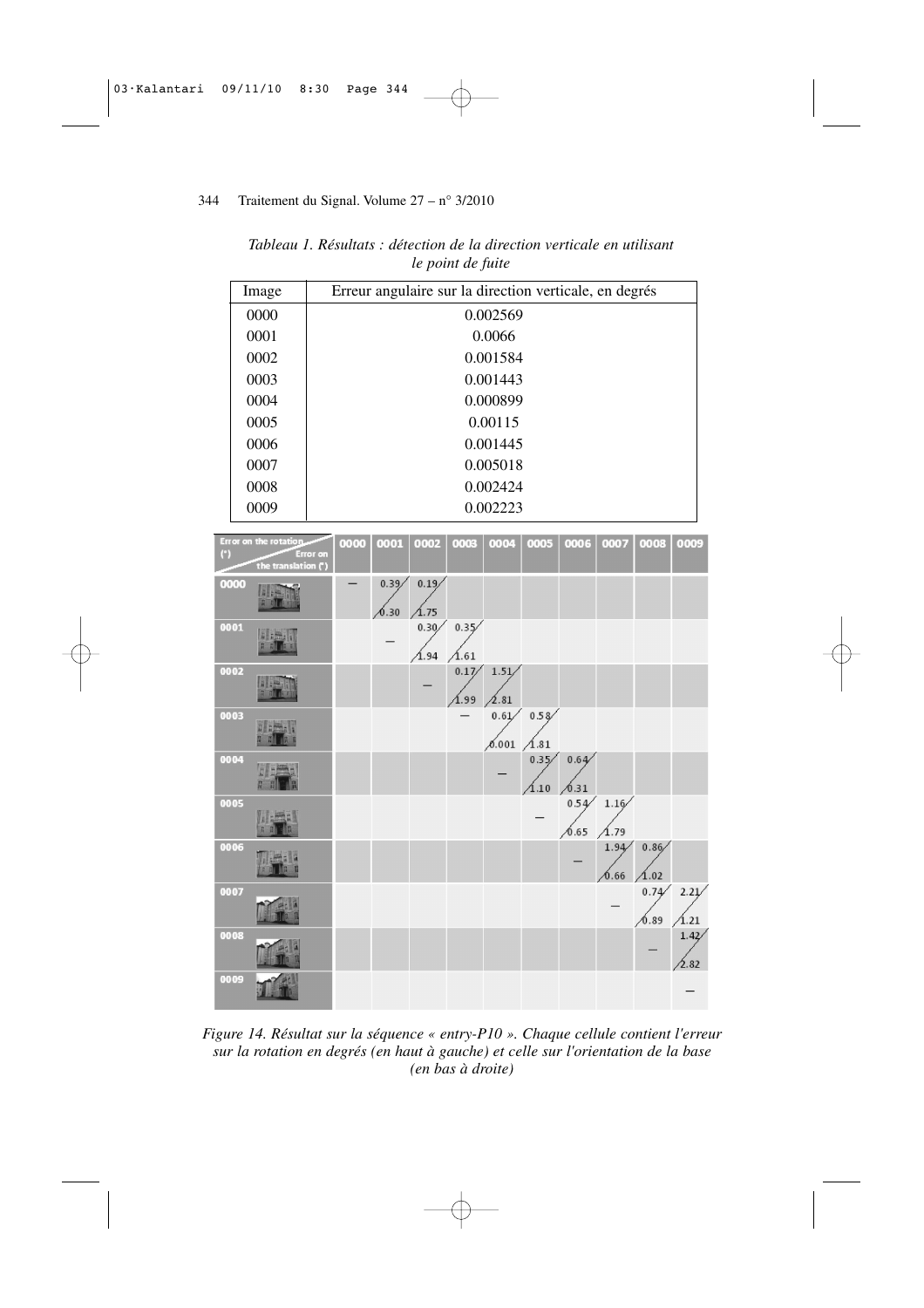## *7.3. Performances en temps de calcul*

La résolution du système polynômial et l'extraction automatique du point de fuite ont été écrites en C ++. Avec un PC à 1,60 GHz, avec 2 Go de RAM le temps de chaque résolution est approximativement de  $2 \mu s$ , permettant des applications temps réel. Nous pouvons noter, sans surprise, que le processus de sélection qui utilise RanSac (Fischler *et al.*, 1981) parmi les points SIFT est considérablement plus rapide sur 3 points qu'avec l'algorithme de 5 points.

## **8. Résumé et conclusions**

Aujourd'hui les appareils personnels, comme les téléphones cellulaires dont les prix sont de plus en plus bas, incluent des systèmes MEMS et inertiels en plus d'un appareil photo, permettant de fournir très facilement la direction de la verticale dans l'image. En outre, si besoin est, l'extraction automatique du point de fuite vertical par traitement d'image offre une alternative de très bonne précision. Nous avons donc démontré l'avantage d'utiliser la connaissance de la direction verticale, et présenté un algorithme effectif pour résoudre le problème de l'orientation relative à partir de cette information. En plus d'une vitesse de calcul bien plus élevée, par comparaison avec la solution classique des 5 points, notre algorithme fournit une précision nettement meilleure pour l'estimation de la base. Une autre amélioration intéressante a été démontrée : les scènes planes ne posent plus de problème pour l'estimation de la base. Ce résultat intéressant, particulièrement dans les scènes urbaines où le cas se présente très souvent, est dû à une formulation du problème plus appropriée, qui utilise de façon explicite les paramètres significatifs de l'orientation relative (paramètres de rotation et de translation).

## *Remerciements*

*A. Hashemi remercie le CEAMA, de l'université technique d'Isfahan. M. Kalantari remercie ici Arnaud Le Bris, du Laboratoire MATIS, pour l'aide apportée à l'acquisition des images ayant servi aux tests et aux calculs de mise en œuvre de la méthode SIFT.*

#### **Bibliographie**

- Antone M., Teller S. (2000). « Automatic Recovery of Relative Camera Rotations for Urban Scenes », vol. 02, *IEEE Computer Society*, Los Alamitos, CA, USA, p. 282-289.
- Barnard S. T. (1983). « Interpreting Perspective Images », *Artificial Intelligence*, vol. 21, p. 435-462.
- Batra D., Nabbe B., Hebert M. (207). « An Alternative Formulation for Five Point Relative Pose Problem », p. 21-21.
- Buchberger B. (1965). Ein Algorithmus zum Auffinden der Basiselemente des Restklassenringes nach einem nuildimensionalen Polynomideal, PhD thesis, Universität Innsbruck.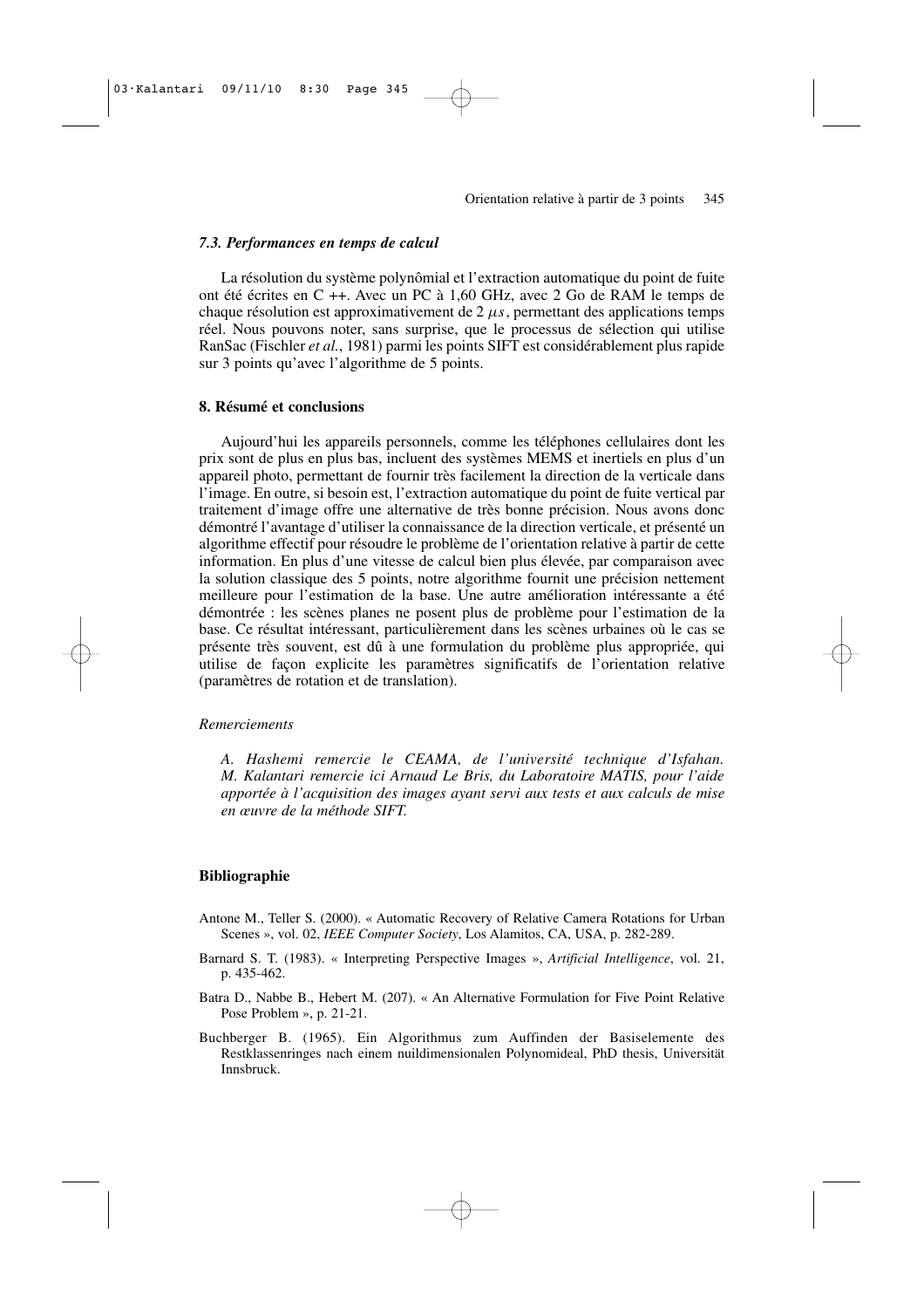- COCOA, A System for doing Computations in Commutative Algebra, Technical report, n.d. http://cocoa.dima.unige.it.
- Cox D., Little J., O'Shea D. (1998). *Using algebraic geometry*, vol. 185 of *Graduate Texts in Mathe-matics*, Springer-Verlag, New York.
- Cox D., Little J., O'Shea D. (2007). *Ideals, varieties, and algorithms*, Undergraduate Texts in Ma-thematics, third edn, Springer-Verlag, New York. An introduction to computational algebraic geometry and commutative algebra.
- Demazure M. (1988). Sur Deux Problemes de Reconstruction, Technical Report n° 882, INRIA.
- Faugeras O. (1993). *Three-Dimensional Computer Vision : A Geometric Viewpoint*, MIT Press.
- Faugeras O. D., Maybank S. (1990). « Motion from point matches : multiplicity of solutions », *Inter-national Journal of Computer Vision*, vol. 4, n° 3, p. 225-246.
- Fischler M., Bolles R. (1981). « Random Sample Consensus : A Paradigm for Model Fitting with Applications to Image Analysis and Automated Cartography », *Comm. of the ACM*, vol. 24, n° 6, p. 381-395, June.
- Grayson R. D., Stillman E. M. (1996). « Macaulay 2, a Software System for Research in Algebraic Geometry », *Available at* http://wwww.math.uiuc.edu/Macaulay2.
- Greuel G.-M., Pfister G., Schönemann H. (2005). SINGULAR 3.0, A Computer Algebra System for Polynomial Computations, Centre for Computer Algebra, University of Kaiserslautern. http://www.singular.uni-kl.de.
- Hartley R. I., Zisserman A. (2004). *Multiple View Geometry in Computer Vision*, second edn, Cam-bridge University Press, ISBN : 0521540518.
- Heyden A., Sparr G. (1999). « Reconstruction from Calibrated Cameras-A New Proof of the Kruppa-Demazure Theorem », *Journal of Mathematical Imaging and Vision*, vol. 10, p. 123- 142(20), March. http ://www.xsens.com/n.d.
- Kalantari M., Jung F., Paparoditis N., Guédon J. (2008). « Robust and Automatic Vanishing Points Detection with their Uncertainties from a Single Uncalibrated Image, by Planes Extraction on the Unit Sphere », *IAPRS*, vol. 37 (Part 3A), Beijing, China, p. 203-208, jul.
- Kasser M., Egels Y. (2001). *Digital Photogrammetry*, Taylor & Francis, Inc., Bristol, PA, USA.
- Kruppa E. (1913). « Zur Ermittlung eines Objektes aus zwei Perspektiven mit innerer Orientierung », *Other*, vol., p. 1939-1948.
- Kukelova Z., Bujnak M., Pajdla T. (2008). « Polynomial eigenvalue solutions to the 5-pt and 6-pt relative pose problems ».
- Lazard D. (1983). « Gröbner bases, Gaussian elimination and resolution of systems of algebraic equa-tions », *Computer algebra (London, 1983)*, vol. 162 of *Lecture Notes in Comput. Sci*., Springer, Berlin, p. 146-156.
- Li H., Hartley R. (2006). « Five-Point Motion Estimation Made Easy », p. I : 630-633.
- Lobo J., Dias J. (2003). « Vision and Inertial Sensor Cooperation Using Gravity as a Vertical Refe-rence », *IEEE Transactions on Pattern Analysis and Machine Intelligence*, vol. 25, n° 12, p. 1597-1608.
- Longuet Higgins H. (1981). « A Computer Algorithm for Reconstructing a Scene from Two Projec-tions », *Nature*.
- Lowe D. (2004). « Distinctive Image Features from Scale-Invariant Keypoints », *International Journal of Computer Vision*, vol. 60, n° 2, p. 91-110, November.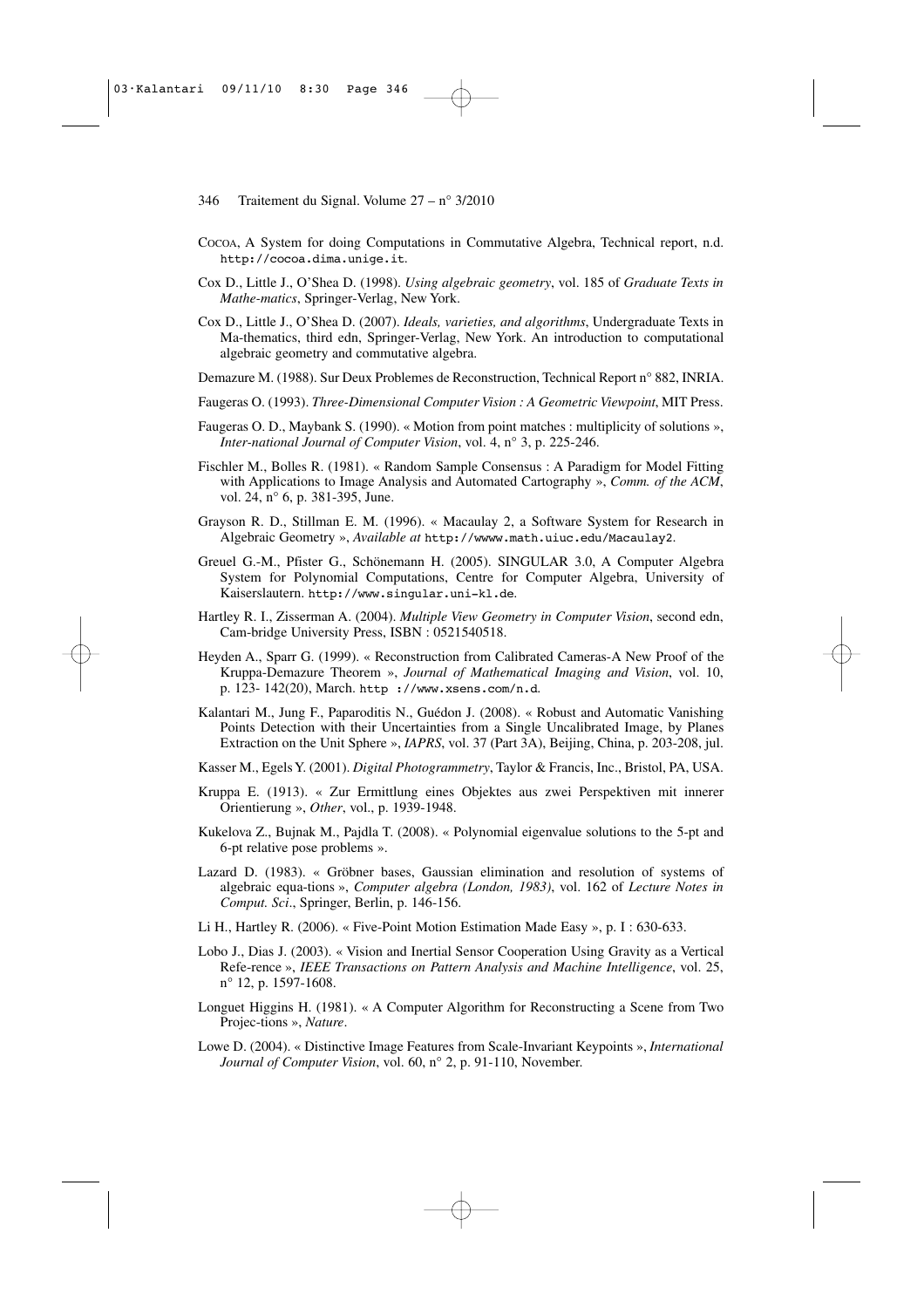- Lutton E., Maitre H., Lopez-Krahe J. (1994). « Contribution to the Determination of Vanishing Points Using Hough Transform », *IEEE Trans. Pattern Anal. Mach. Intell*., april.
- Ma Y., Soatto S., Kosecka J., Sastry S. (2003). *An invitation to 3D vision, from images to models*, Springer Verlag.
- Maybank S. (1992). *Theory of Reconstruction from Image Motion*, Springer-Verlag.
- Nistér D. (2004). « An Efficient Solution to the Five-Point Relative Pose Problem », *IEEE Transactions on Pattern Analysis and Machine Intelligence*, vol. 26, n° 6, p. 756-777, June.
- Philip J. (1996). « A non-iterative algorithm for determining all essential matrices corresponding to five point pairs », *Photogrammetric Record*, vol. 15, n° 88, p. 589-599.
- SALSA, Solvers for ALgebraic Systems and Applications, Technical report, n.d. http://fgbrs.lip6.fr/salsa/.
- Schaffalitzky F., Zisserman A. (2000). « Planar Grouping for Automatic Detection of Vanishing Lines and Points », *Image and Vision Computing*, vol. 18, p. 647-658.
- Segvic M., Schweighofer G., Pinz A. (2007). « Performance evaluation of the five-point relative pose with emphasis on planar scenes », *Performance Evaluation for Computer Vision*, Workshop of the Austrian Association for Pattern Recognition, Austria, p. 33-40.
- Shufelt J. A. (1999). « Performance Evaluation and Analysis of Vanishing Point Detection Tech-niques », *IEEE transactions PAMI*, vol. 21, n° 3, p. 282-288, March.
- Stewenius H., « Matlab code for solving the fivepoint problem », n.d. http://vis.uky.edu/˜stewe/FIVEPOINT/.
- Stewenius H., Engels C., Nistér D. (2006). « Recent Developments on Direct Relative Orientation », *ISPRS Journal of Photogrammetry and Remote Sensing*, vol. 60, n° 4, p. 284-294.
- Strecha C., von Hansen W., Van Gool L., Fua P., Thoennessen U. (2008). « On benchmarking camera calibration and multi-view stereo for high resolution imagery », p. 1-8.
- Sturm R. (1869). « Das Problem der Projektivitat und seine Anwendung auf die Flachen Zweiten Grades », *Math. Annalen*, vol. 1, p. 533-573.
- Triggs B. (2000). Routines for Relative Pose of Two Calibrated Cameras from 5 Points, Technical report, INRIA.
- van den Heuvel F. A. (1998). « Vanishing Point Detection For Architectural Photogrammetry », *In-ternational Archives of Photogrammetry and Remote Sensing*, vol. 32, n° 5, p. 652-659.
- Vieville T., Clergue E., Facao P. (1995). « Computation of Ego Motion Using the Vertical Cue », vol. 8, n° 1, p. 41-52.
- Wolf P., de Witt B. (2000). *Elements of Photogrammetry with Applications in GIS*, McGraw-Hill, February.

Article reçu le 14/04/09 Version révisée le 12/05/2010